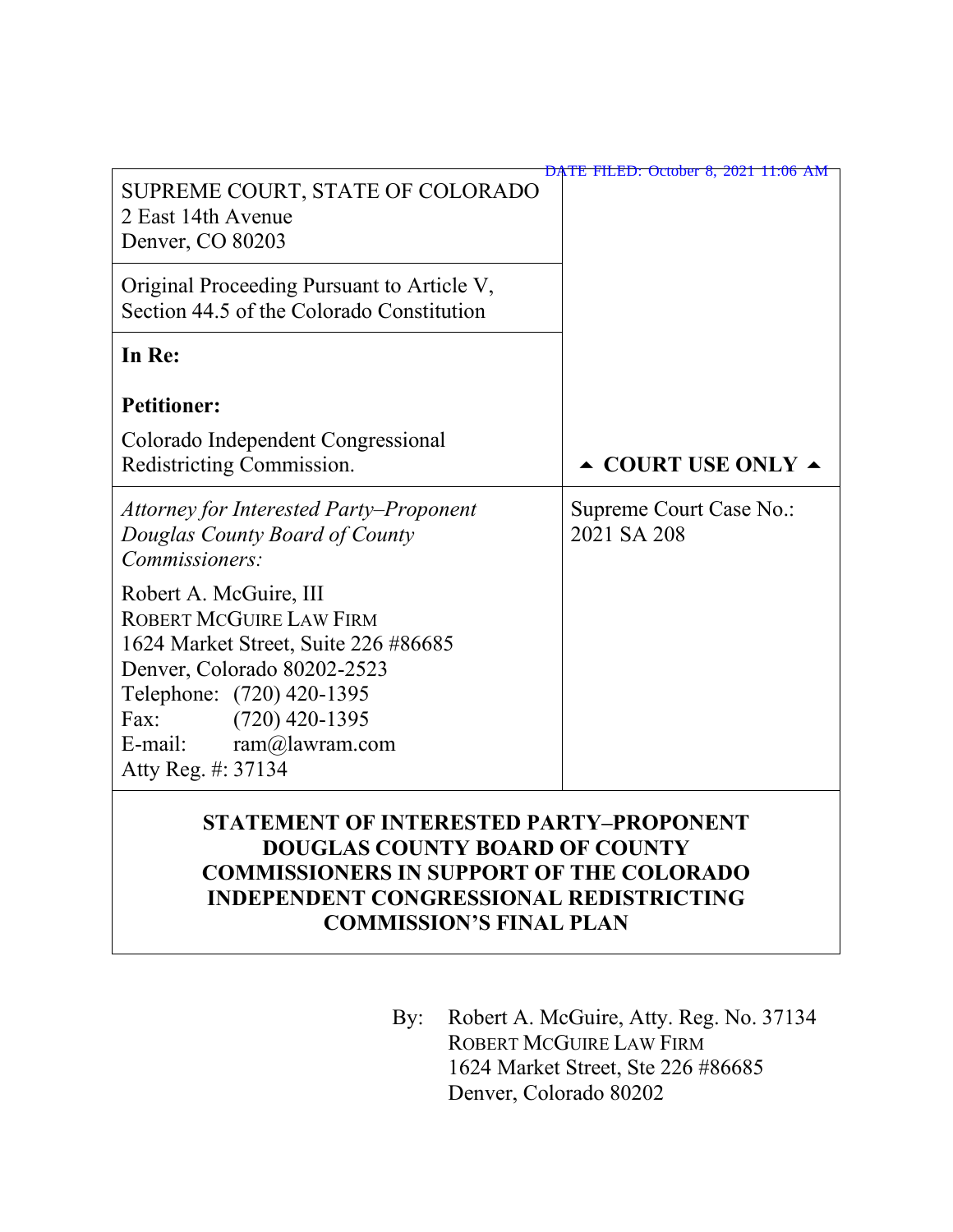# **CERTIFICATE OF COMPLIANCE**

I hereby certify that this brief complies with all requirements of C.A.R. 28 and C.A.R. 32, including all formatting requirements set forth in these rules. Specifically, the undersigned certifies that:

# **The brief complies with C.A.R. 28(g)and the Order of Court in this matter dated July 26, 2021.**

It contains **5,023** words in sections that count toward word limits under C.A.R. 28(g).

# **The brief complies with the standard of review requirements set forth in C.A.R. 28(a)(7)(A) and/or C.A.R. 28(b).**

I acknowledge that my brief may be stricken if it fails to comply with any of the requirements of C.A.R. 28 or C.A.R. 32.

> *[Pursuant to Rule 121(c) § 1–26, the signed original is on file.]*

*s/ Robert A. McGuire* ROBERT A. McGUIRE, Reg. No. 37134

*Attorney for Interested Party–Proponent Douglas County Board of Commissioners*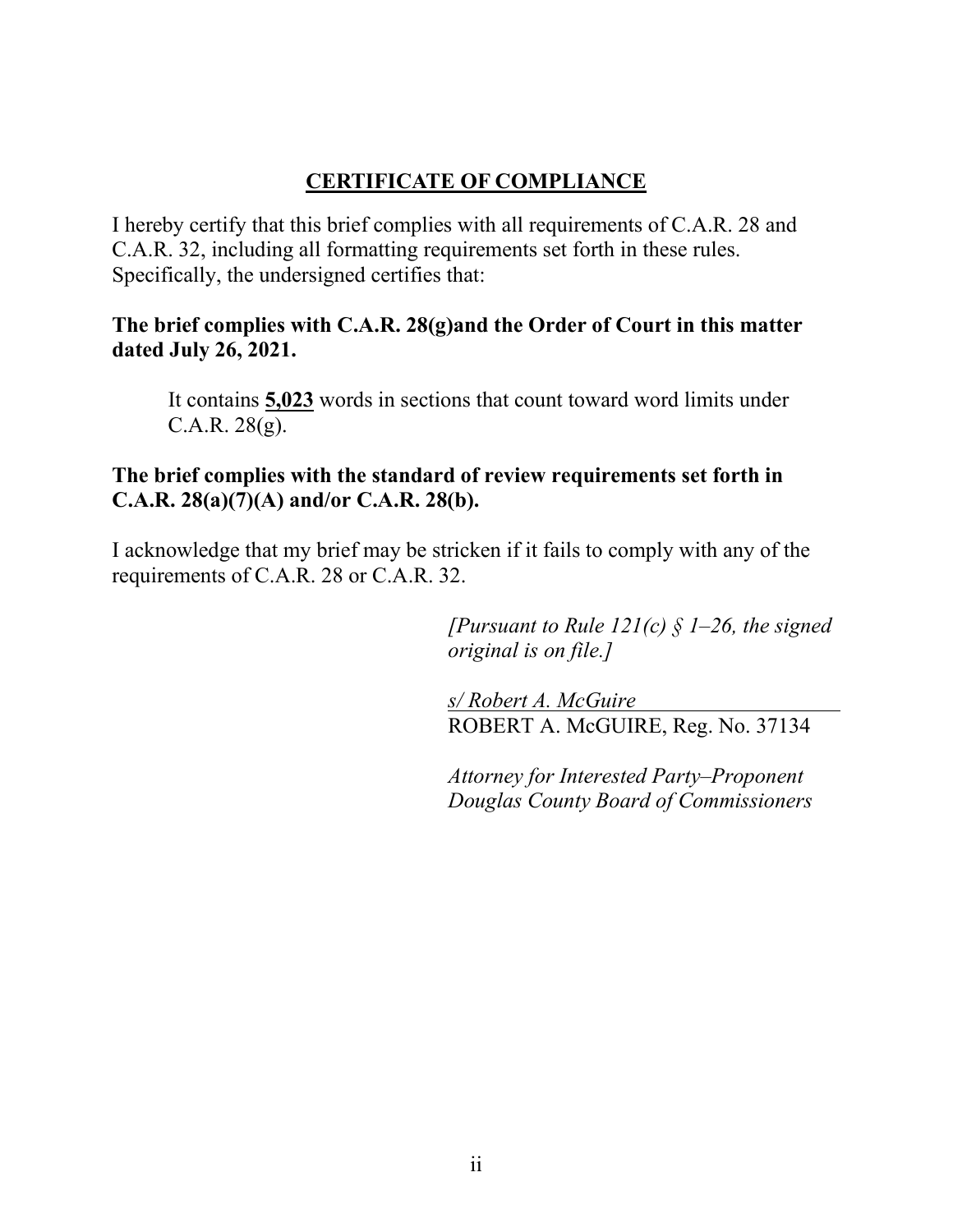# **TABLE OF CONTENTS**

| $I_{\cdot}$ |                                                                                                                                                       |    |                                                                                                                         |  |
|-------------|-------------------------------------------------------------------------------------------------------------------------------------------------------|----|-------------------------------------------------------------------------------------------------------------------------|--|
| II.         |                                                                                                                                                       |    |                                                                                                                         |  |
| III.        |                                                                                                                                                       |    |                                                                                                                         |  |
| IV.         |                                                                                                                                                       |    |                                                                                                                         |  |
| V.          |                                                                                                                                                       |    |                                                                                                                         |  |
|             | A.                                                                                                                                                    |    |                                                                                                                         |  |
|             |                                                                                                                                                       | 1. | Standard For Determining What The Criteria Listed In Article                                                            |  |
|             |                                                                                                                                                       | 2. | Standard For Determining Whether The Final Plan Complies                                                                |  |
|             |                                                                                                                                                       | 3. | Standard For Determining Whether The Commission Abused<br>Its Discretion In Applying Or Failing To Apply The Criteria12 |  |
|             | The Plan Should Be Approved Because The Commission's Final Plan<br><b>B</b> .<br>Complies With The Substantive Criteria Of Article V, Section 44.3.13 |    |                                                                                                                         |  |
|             |                                                                                                                                                       | 1. |                                                                                                                         |  |
|             |                                                                                                                                                       | 2. |                                                                                                                         |  |
|             |                                                                                                                                                       | 3. |                                                                                                                         |  |
|             |                                                                                                                                                       | 4. |                                                                                                                         |  |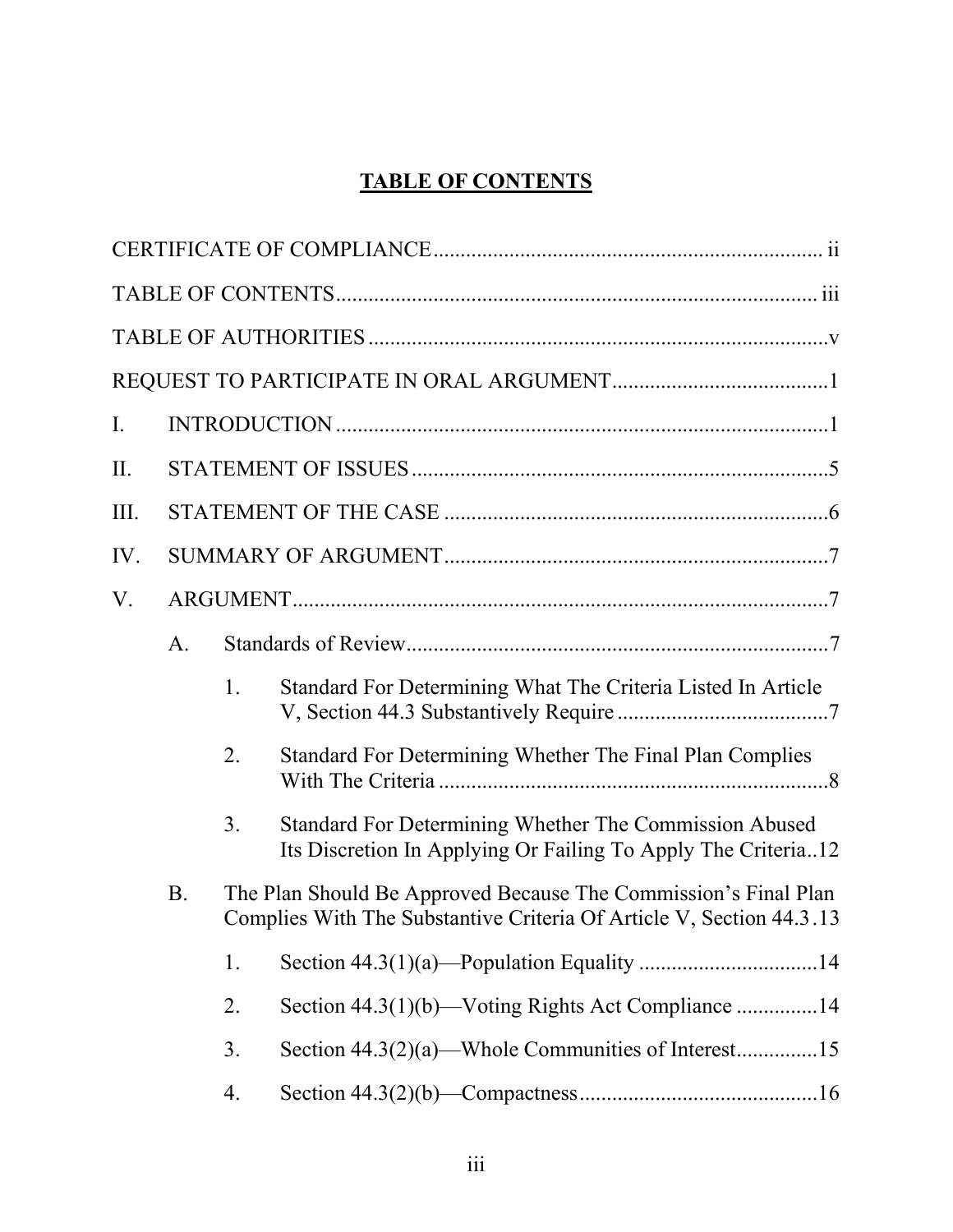|     |                 | 5.         |                                                                                                                                  |     |
|-----|-----------------|------------|----------------------------------------------------------------------------------------------------------------------------------|-----|
|     |                 | 6.         | Section 44.3(3)(b)—Solicitation of Competitiveness Evidence                                                                      |     |
|     |                 | 7.         |                                                                                                                                  |     |
|     |                 | 8.         | Section $44.3(4)(a)$ —No Purpose of Incumbency Protection19                                                                      |     |
|     |                 | 9.         | Section $44.3(4)(b)$ —No Racial or Language Group Dilution 19                                                                    |     |
|     |                 | 10.        | The Plan Should Be Approved Because It Complies With The                                                                         |     |
|     | $\mathcal{C}$ . |            | In Any Event, The Final Plan Should Be Approved Because The<br>Commission Did Not Abuse Its Discretion In Applying Or Failing To |     |
|     |                 | 1.         | The Commission Did Not Abuse Its Discretion Because It Did<br>Not Commit An Error Of Law, In Light of the Record Before It       |     |
|     |                 | 2.         | The Commission Did Not Abuse Its Discretion Because It Did<br>Not Apply The Criteria In an Arbitrary, Unreasonable Or            |     |
|     |                 | 3.         | The Plan Should Be Approved Because The Commission Did                                                                           |     |
| VI. |                 | CONCLUSION |                                                                                                                                  | .24 |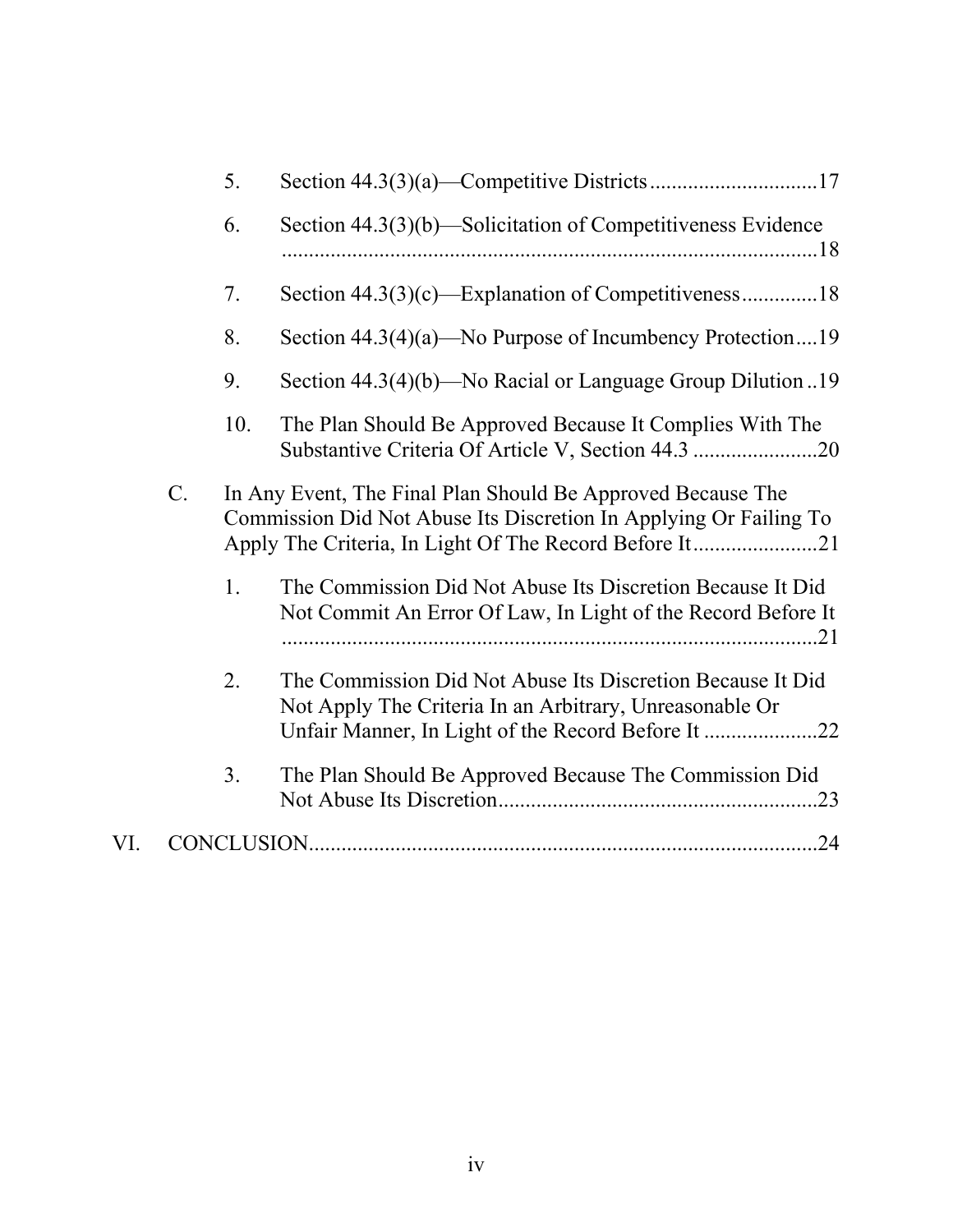# **TABLE OF AUTHORITIES**

|                                                                                      | Page(s) |
|--------------------------------------------------------------------------------------|---------|
| Cases                                                                                |         |
| Colo. Nat'l Bank v. Friedman,                                                        |         |
| Cook v. Dist. Court of Cty. of Weld,                                                 |         |
| Cty. of Los Angeles v. Shalala,                                                      |         |
| In re Interrogatories by Gen. Assembly, etc.,                                        |         |
| In re Interrogatories on Senate Bill 21-247 Submitted by the Colo.<br>Gen. Assembly, |         |
| People v. Muckle,                                                                    |         |
| People v. Wadle,                                                                     |         |
| In re Reapportionment of the Colo. Gen. Assembly,                                    |         |
| In re Reapportionment of the Colo. Gen. Assembly,                                    |         |
| In re Reapportionment of Colo. Gen. Assembly,                                        |         |
| <b>Statutes</b>                                                                      |         |
|                                                                                      |         |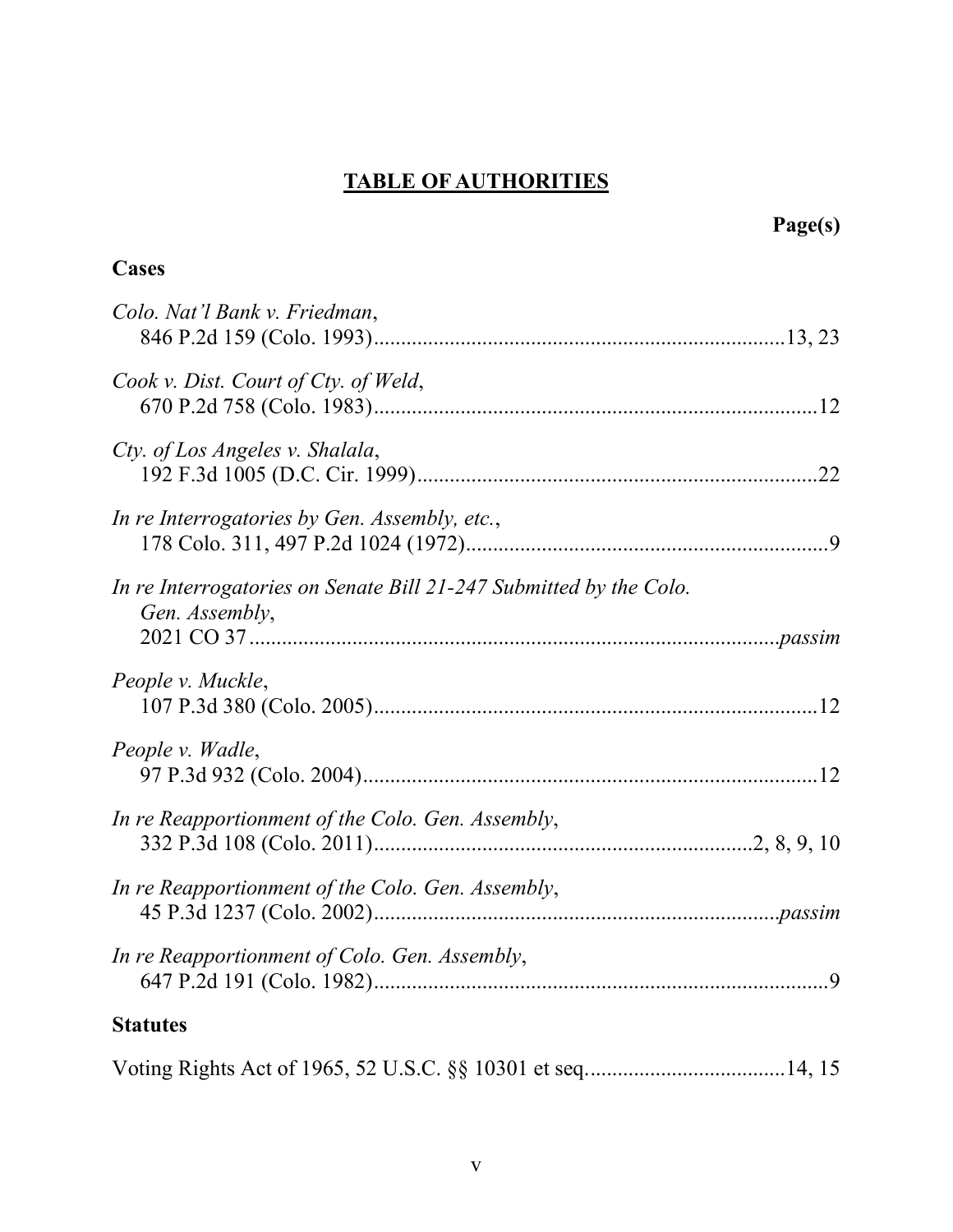# **Other Authorities**

| Colo. Const. art. V |     |
|---------------------|-----|
|                     |     |
|                     |     |
|                     |     |
|                     |     |
|                     |     |
|                     |     |
|                     |     |
|                     |     |
|                     | .18 |
|                     |     |
|                     |     |
|                     |     |
|                     |     |
|                     |     |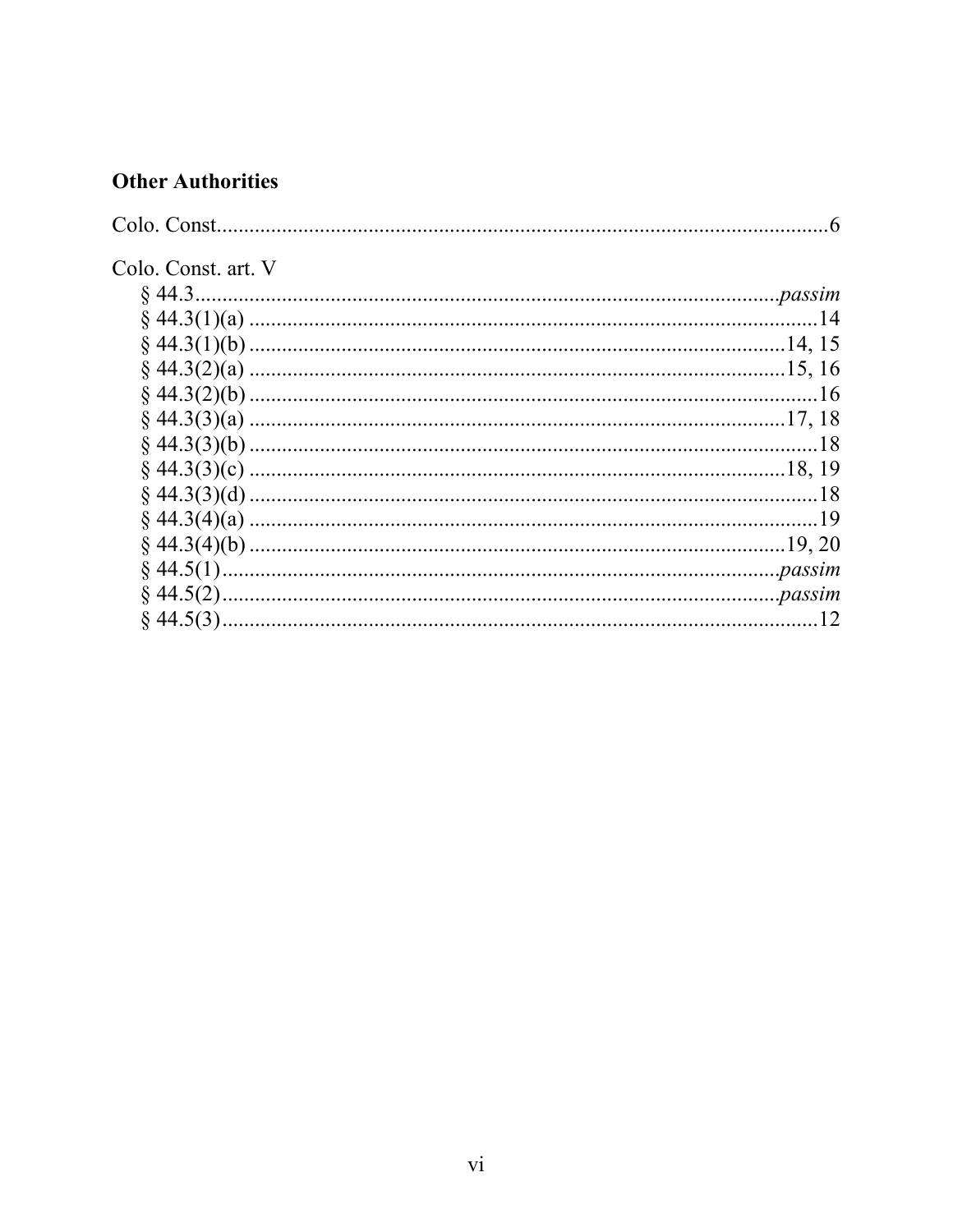Interested Party–Proponent Douglas County Board of County Commissioners, by and through undersigned counsel, hereby submits this Statement Of Interested Party–Proponent Douglas County Board Of County Commissioners In Support Of The Colorado Independent Congressional Redistricting Commission's Final Plan, pursuant to article V, section 44.5(1) of the Colorado Constitution and pursuant to the schedule established by the first bullet point of the Order of Court in this matter dated July 26, 2021.

### **REQUEST TO PARTICIPATE IN ORAL ARGUMENT**

Interested Party–Proponent Douglas County Board of County Commissioners wish to participate in the oral argument on this matter that is set for October 12th at 2:00 p.m., and hereby respectfully request leave to do so.

# **I. INTRODUCTION**

The Douglas County Board of County Commissioners ("Douglas County Board") supports the final map adopted by the Colorado Independent Congressional Redistricting Commission (the "Commission").

The Douglas County Board is an Interested Party because Douglas County, with roughly 360,000 residents, is one of the most populous and fast-growing counties in the State of Colorado. As such, the county is geographical home to various cohesive political communities of interest that have a great stake in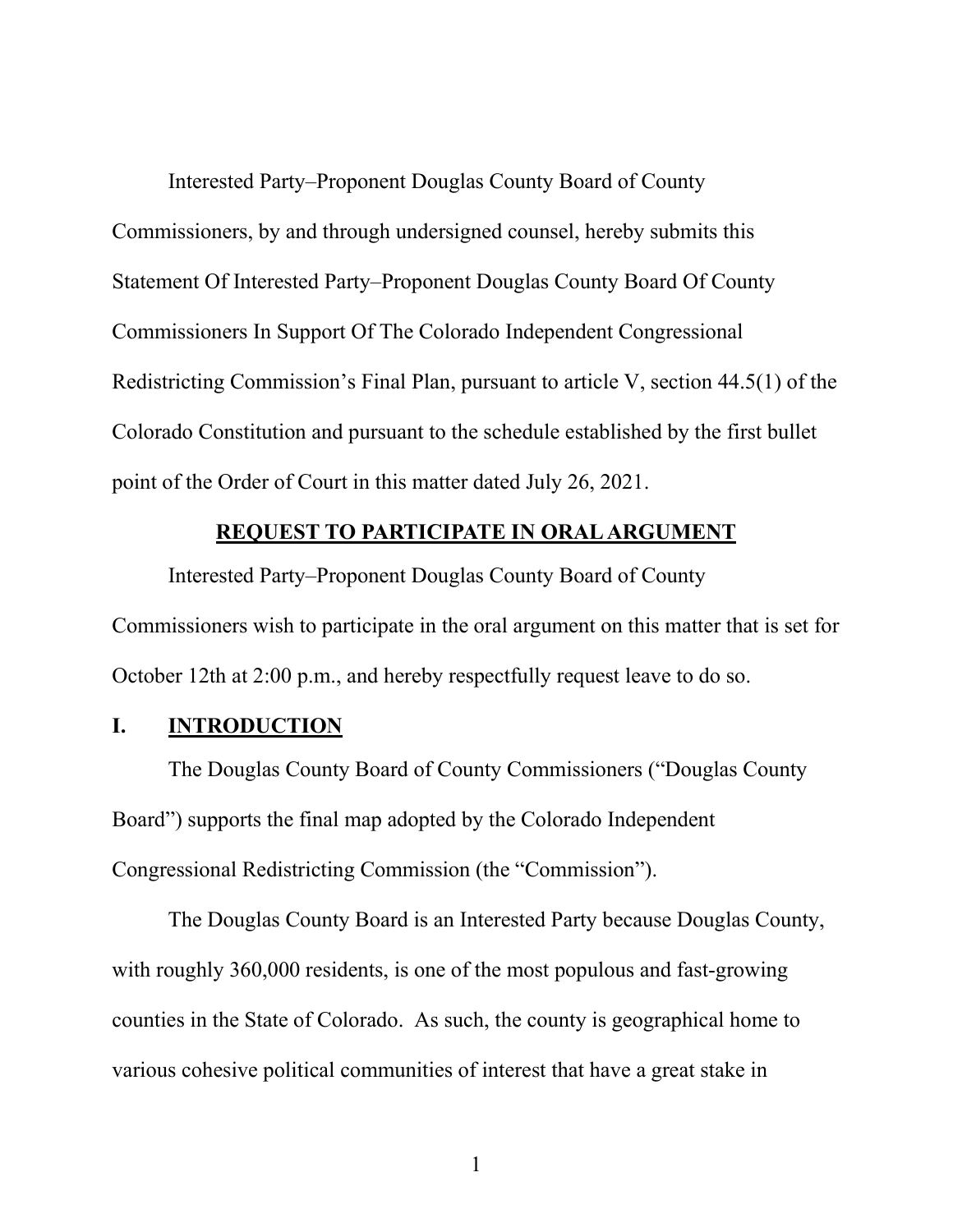securing federal representation that will be appropriately focused on and responsive to the whole County's common political concerns. Ten years ago, this Court implicitly acknowledged Douglas County's legitimate claim, as a whole county, to be treated as a community of interest and kept whole when the Court rejected a legislative reapportionment plan that was "not sufficiently attentive to county boundaries," citing Douglas County's objections, among others. *In re Reapportionment of the Colo. Gen. Assembly*, 332 P.3d 108, 111 & n.4 (Colo. 2011).

The record before the Commission in this redistricting cycle contains significant input from the Douglas County Board and from others in Douglas County. Douglas County's input was not completely accepted by the Commission or fully implemented in the formulation of the final map, but enough of Douglas County's key concerns were fairly accommodated to warrant the Douglas County Board's support of the final plan.

On August 18, 2021, the Douglas County Board sent the Commission a letter providing input on the Commission's preliminary congressional map that was released on June 23.<sup>1</sup> The Douglas County Board's letter made two key

<sup>1</sup> Letter from Douglas County Board to Commission (Aug. 18, 2021), *available at*, https://coleg.app.box.com/s/ypsqn7f0hzna76qkr41kqegd8oa1n6gi/file/8486558149 78 (last visited Oct. 7, 2021).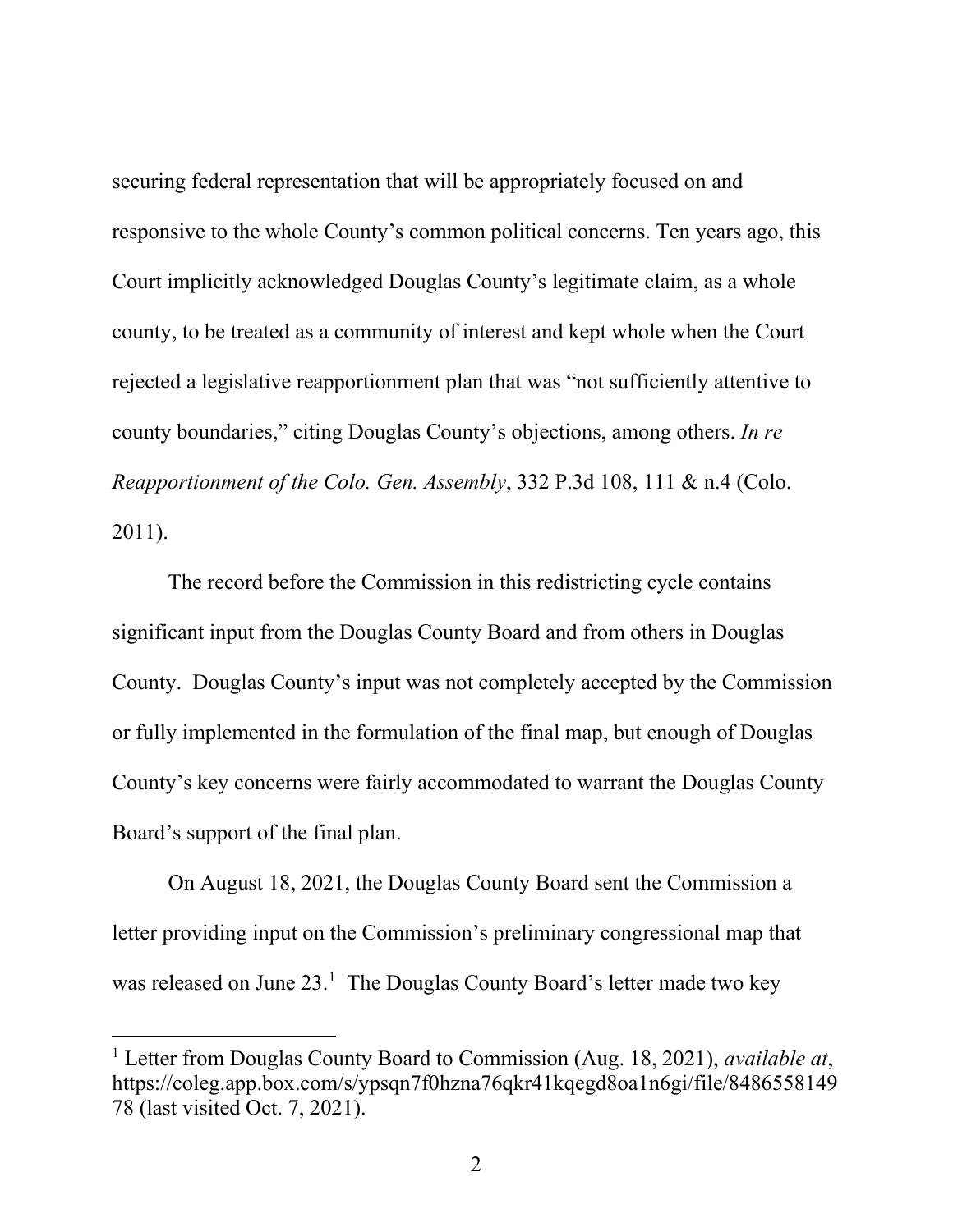points: First, the Town of Parker should not be split, but should be kept whole. Second, Parker should be kept in a district with all the rest of Douglas County, including Castle Rock, Castle Pines, Lone Tree, Larkspur, and the unincorporated areas of Highlands Ranch, Sterling Ranch, and Roxborough, among other unincorporated subdivisions.

To support these recommendations, the letter identified "numerous communities of interest" that were common to Douglas County, the Town of Parker, and other Douglas County municipalities and communities. Among these common communities of interest were populations sharing common transportation concerns; municipalities and communities sharing water and water policy interests; county-wide residents sharing common economic and employment connections to the Denver area; the County and municipalities sharing a common reliance on the USDA and the EPA for federal infrastructure and project funding; and all municipalities sharing a common flood district, conservation district, shared open space taxes and land purchases, a common rural urban interface, and a single school district. The letter noted that Douglas County's past pairing with Eastern Plains communities based on their perceived sharing of oil and gas interests was not valid. Thus the Douglas County Board urged the Commission to keep Parker whole and keep it with the rest of Douglas County.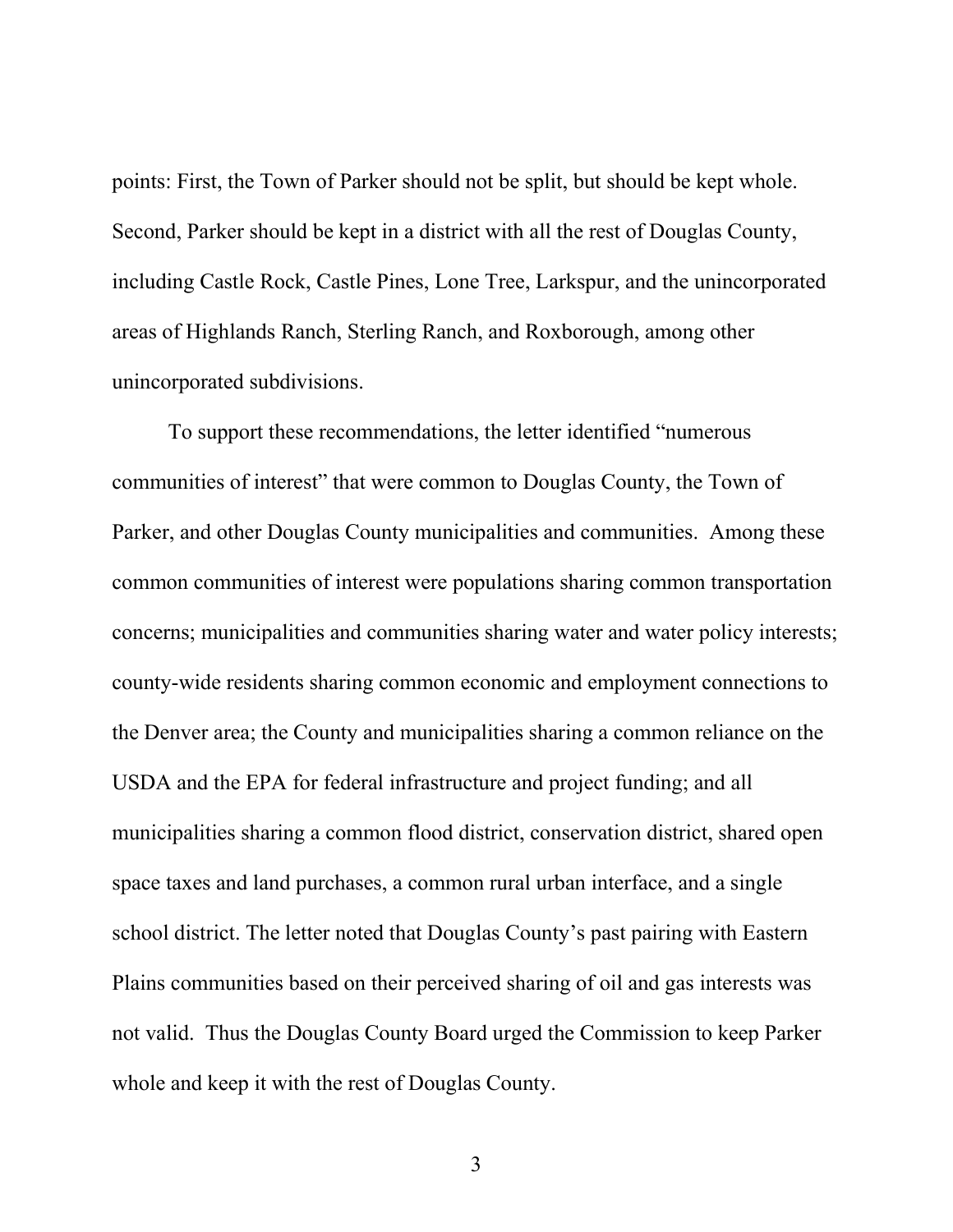Also on August 18, 2021, the Commission held a public hearing in Highlands Ranch jointly with the Colorado Independent Legislative Redistricting Commission.<sup>2</sup> At the Highlands Ranch meeting, all three members of the Douglas County Board—George Teal, Lora Thomas, and Abe Laydon—testified. Board member Teal discussed how Castle Rock and Parker were part of a single community of interest and should be legislatively districted together. Board member Thomas urged the Commission to keep Douglas County paired with southern Jefferson County on similar grounds. Board member Laydon urged the Commission to keep the Town of Parker whole in a congressional district and offered into the record two proposed maps that would have done so, while including Douglas County in a new Congressional District 7. 3

In the final map approved by the Commission on September 28, 2021, the Town of Parker is not split, but is kept whole. Parker is also kept together with most of the rest of Douglas County in the same congressional district. Douglas County itself is kept whole, except for the portion of the City of Aurora that

<sup>2</sup> *See* Staff Summary of Meeting, Other Committee, Committee On Joint Independent Redistricting Commissions (Aug. 18, 2021), *available at*, https://redistricting.colorado.gov/rails/active\_storage/blobs/eyJfcmFpbHMiOnsib WVzc2FnZSI6IkJBaHBBdFlDIiwiZXhwIjpudWxsLCJwdXIiOiJibG9iX2lkIn19- cf35357b7fcaf5da085b386ec0fa3d2b6b3a3f83/Highlands%20Ranch%2008182021 .pdf (last visited Oct. 7, 2021).

<sup>3</sup> *See id.* at 2.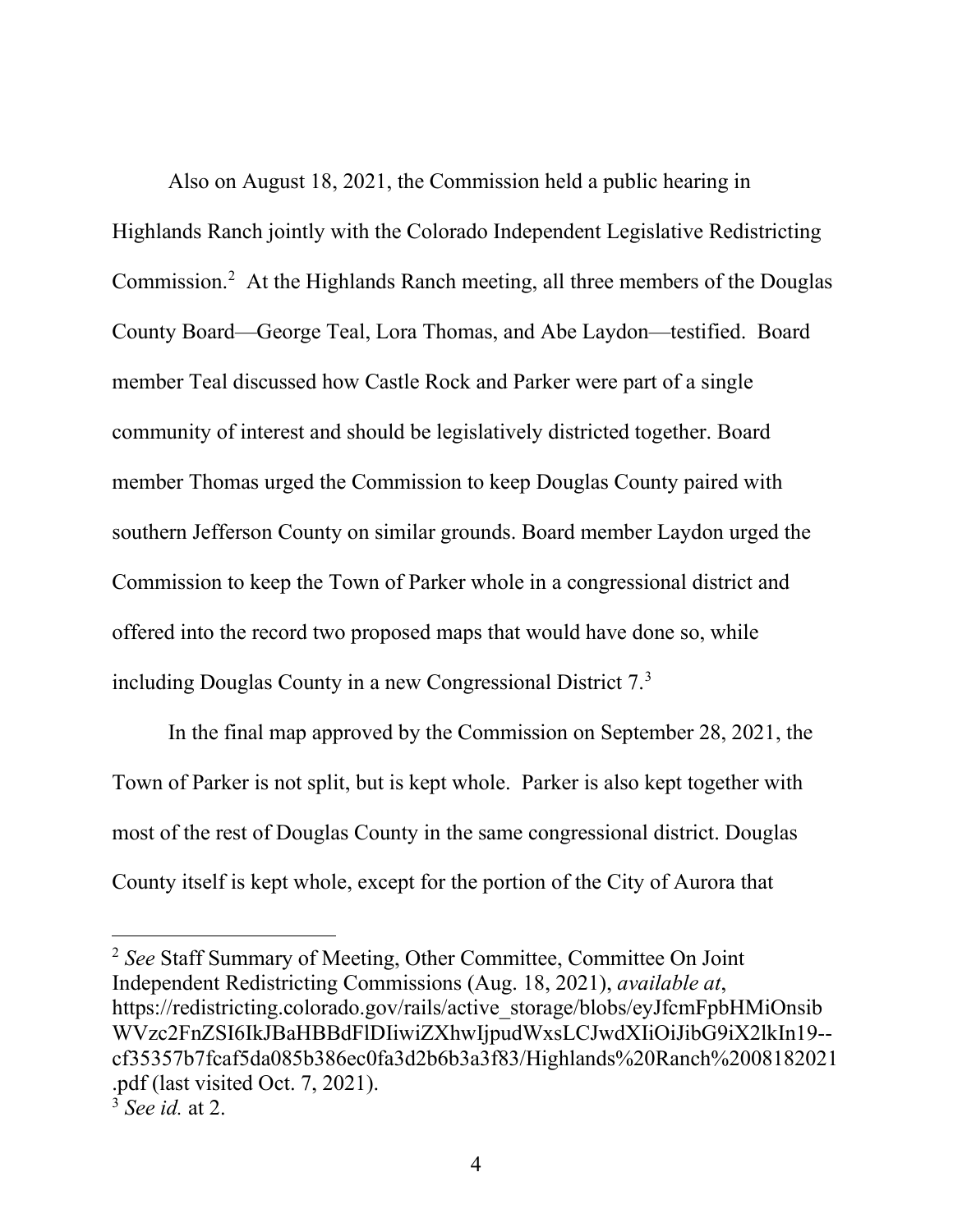extends into Douglas County, which the final map keeps together with the rest of Aurora in a different congressional district. The non-Aurora bulk of Douglas County is made a part of Congressional District 4, which consist largely of counties in the Eastern Plains. Thus the Douglas County Board's concern about Parker being split was addressed. The concern about keeping Douglas County itself from being divided was mostly accommodated. Only the Board's preference that Douglas County not to be paired with the Eastern Plains communities on the basis of the outdated perception of a common interest in oil and gas issues was not accommodated. Despite this imperfect result, the Douglas County Board is satisfied that the final map fairly accommodates most, if not all, of Douglas County's concerns. Thus the Douglas County Board, as Interested Party–Proponent, supports the final map submitted by the Commission and urges this Court to approve that map.

#### **II. STATEMENT OF ISSUES**

A. Does the final plan comply with the substantive criteria listed in article V, section 44.3 of the Colorado Constitution?

B. In light of the record before the Commission, did the Commission properly exercise its discretion in applying or failing to apply the substantive criteria?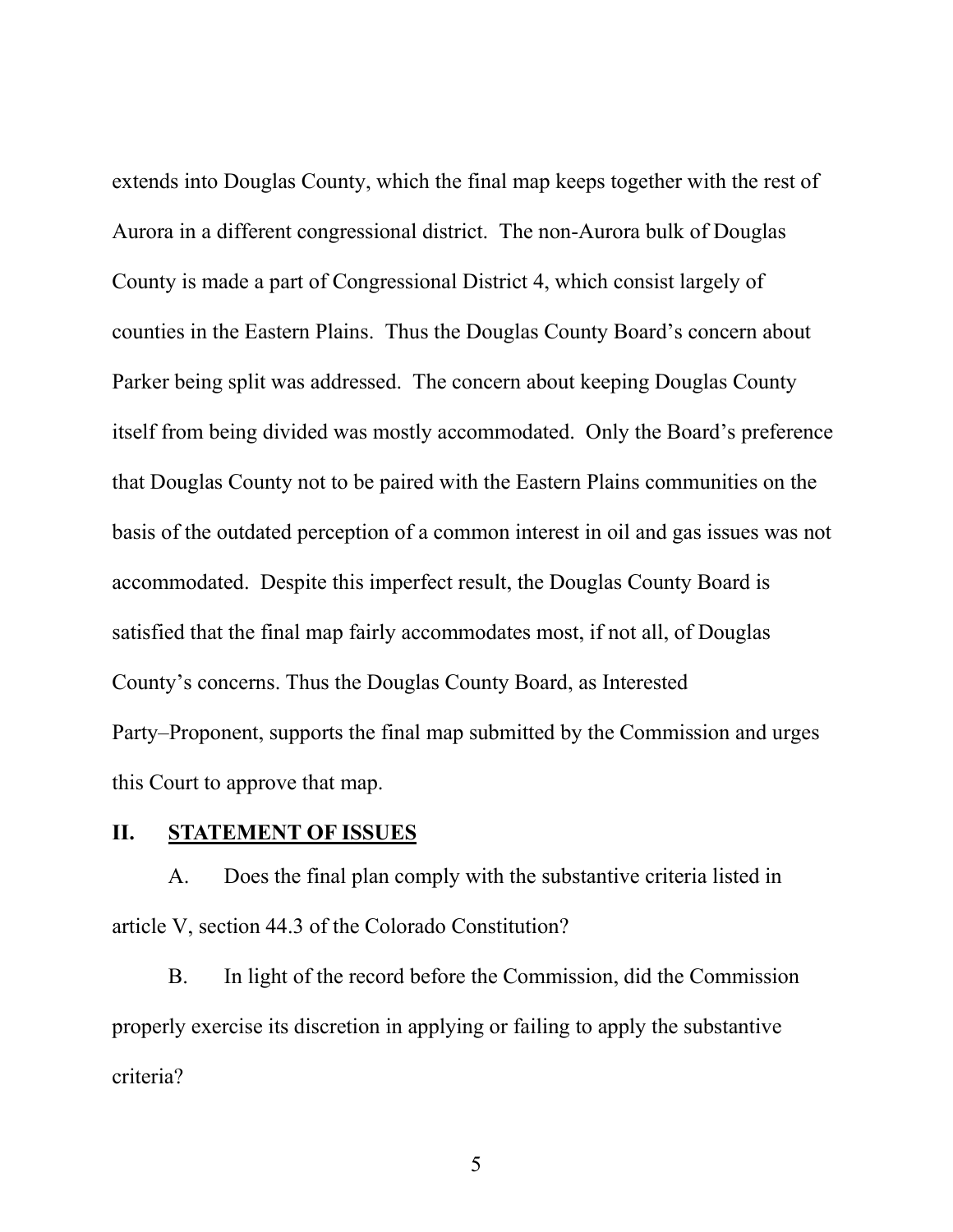#### **III. STATEMENT OF THE CASE**

The Commission's final plan must satisfy certain substantive criteria that are set out in the Colorado Constitution. Colo. Const. art. V, § 44.3. These criteria require, "among other things, that":

> the final maps represent "a good-faith effort" to achieve "population equality between districts," *id.* § 44.3(1)(a); preserve "communities of interest" as much as is reasonably possible, *id.* § 44.3(2)(a); maximize politically competitive districts, *id.* § 44.3(3)(a); not be drawn for the purpose of protecting any political party or candidate, *id.*   $§$  44.3(4)(a); and not "dilut[e] the impact of [any] racial or language minority group's electoral influence," *id.*  $§$  44.3(4)(b).

*In re Interrogatories on Senate Bill 21-247 Submitted by the Colo. Gen. Assembly*,

2021 CO 37, ¶ 14 (internal citations pertinent only to legislative redistricting omitted). The final plan submitted to this Court on October 1, 2021, represents the Commission's effort to produce a redistricting plan that satisfies these substantive criteria.

This Court is now charged with reviewing the Commission's submitted final plan to determine whether the final plan complies with the criteria. Colo. Const. art. V, § 44.5(1). Even if the Commission did not perfectly apply all the criteria, this Court still must approve the Commission's submitted final plan unless the Court finds that the Commission "abused its discretion in applying or failing to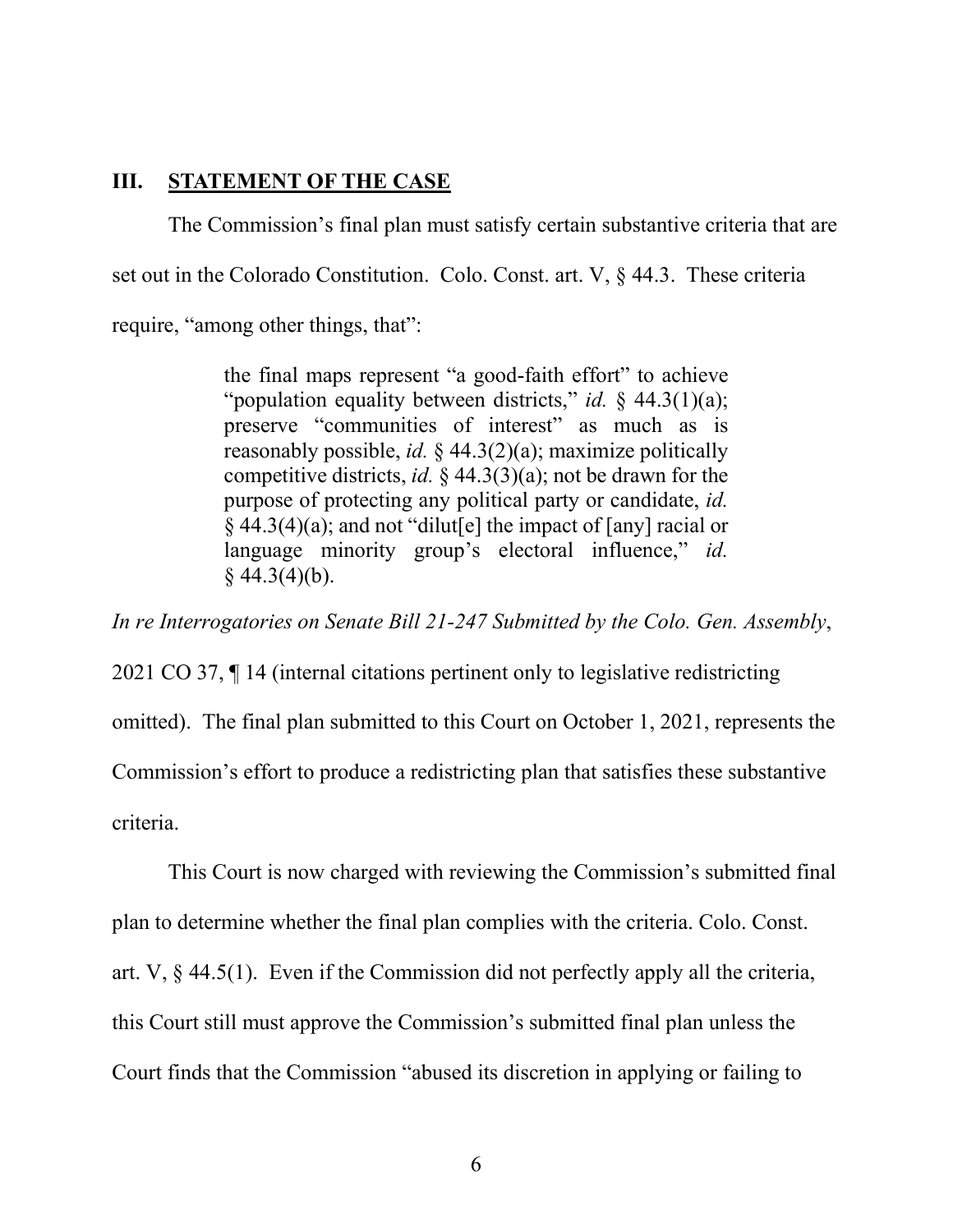apply the criteria, . . . in light of the record before the commission." *Id.* § 44.5(2); *see also In re Interrogatories on Senate Bill 21-247*, 2021 CO 37, ¶ 18.

## **IV. SUMMARY OF ARGUMENT**

The final plan submitted to this Court by the Commission complies with the substantive criteria listed in article V, section 44.3, for the reasons that are set out herein. But even if this Court finds that the Commission's compliance with the criteria was imperfect, this Court still must approve the final plan because the Commission did not abuse its discretion in applying or failing to apply the criteria, in light of the record before the Commission.

### **V. ARGUMENT**

#### **A. Standards of Review**

Three standards govern the analysis that the Court must conduct to perform its review of the Commission's final map.

# **1. Standard For Determining What The Criteria Listed In Article V, Section 44.3 Substantively Require**

First, this Court must determine whether the Commission's final plan complies with the criteria set out in article V, section 44.3. Colo. Const. art. V, § 44.5(1). To do this, the Court must engage in statutory construction to ascertain exactly what it is that the substantive criteria actually require.

> When construing a constitutional amendment, we seek to determine and effectuate the will of the voters in adopting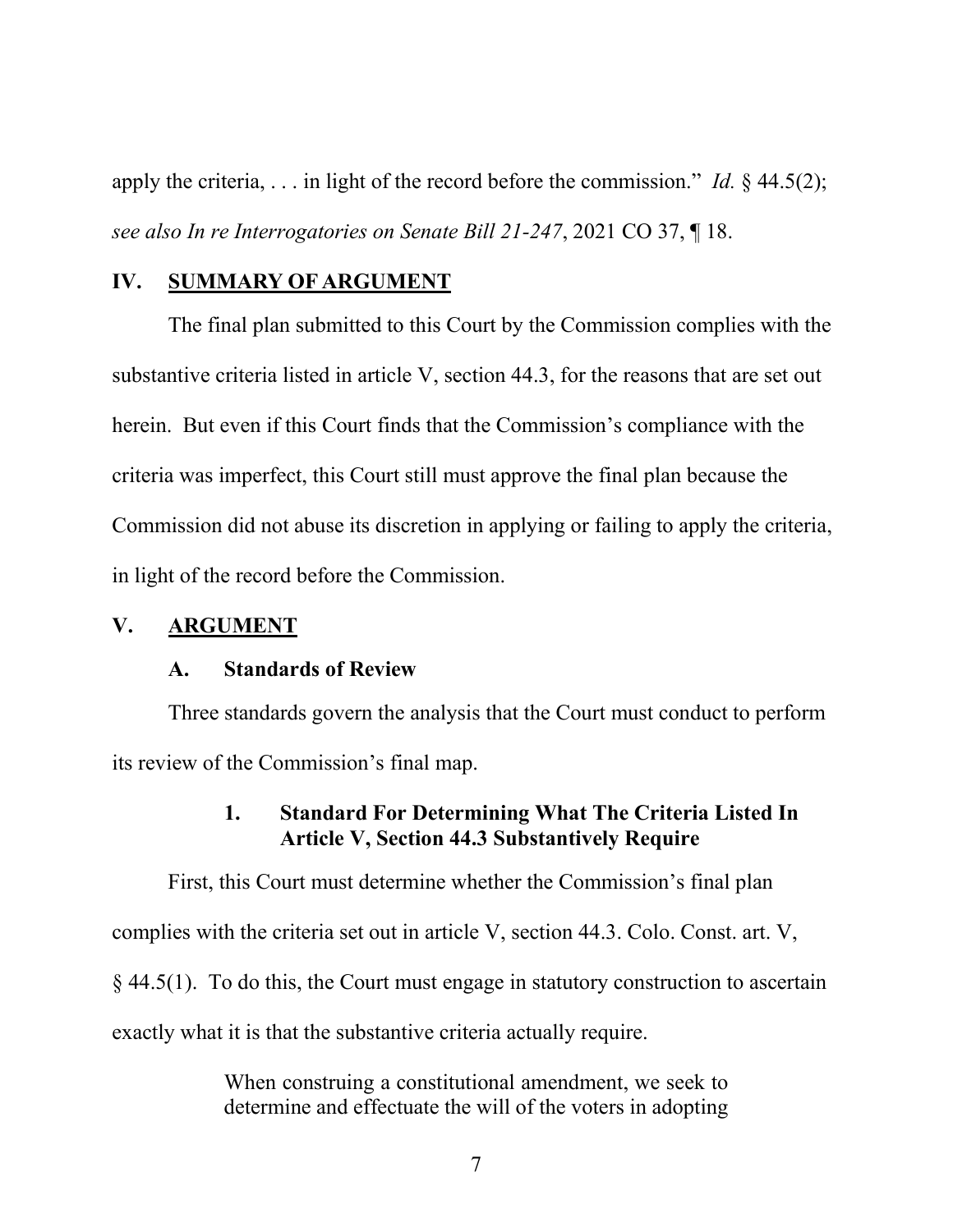the measure. *In re Interrogatory on House Bill 21-1164*, ¶ 31. To accomplish this, we begin with the plain language of the provision, giving terms their ordinary meanings. *Id.* We may also "consider other relevant materials such as the 'Blue Book,' an analysis of ballot proposals prepared by the Legislative Council." *Lobato v. State*, 218 P.3d 358, 375 (Colo. 2009). We endeavor to avoid a "narrow or technical reading of language contained in an initiated constitutional amendment if to do such would defeat the intent of the people." *Zaner v. City of Brighton*, 917 P.2d 280, 283 (Colo. 1996). And whenever possible, we seek to avoid interpretations that would produce absurd or unreasonable results. *In re Interrogatory on House Bill 21-1164*, ¶ 31.

*In re Interrogatories on Senate Bill 21-247*, 2021 CO 37, ¶ 30.

# **2. Standard For Determining Whether The Final Plan Complies With The Criteria**

Second, in evaluating whether the final plan "complies" with the criteria, the Court must compare the final plan against the criteria to ascertain whether the final plan applies or fails to apply the criteria. In the past, i.e., prior to Amendments Y and Z, this determination has entailed a "narrow" review of the plan before the Court to determine whether the plan satisfied a ranked list of constitutional criteria. *In re Reapportionment*, 332 P.3d at 110 ("Our role in this proceeding is a narrow one: we measure the Adopted Plan against the constitutional standards, according to the hierarchy of federal and state criteria we have previously identified."); *In re Reapportionment of the Colo. Gen. Assembly*, 45 P.3d 1237,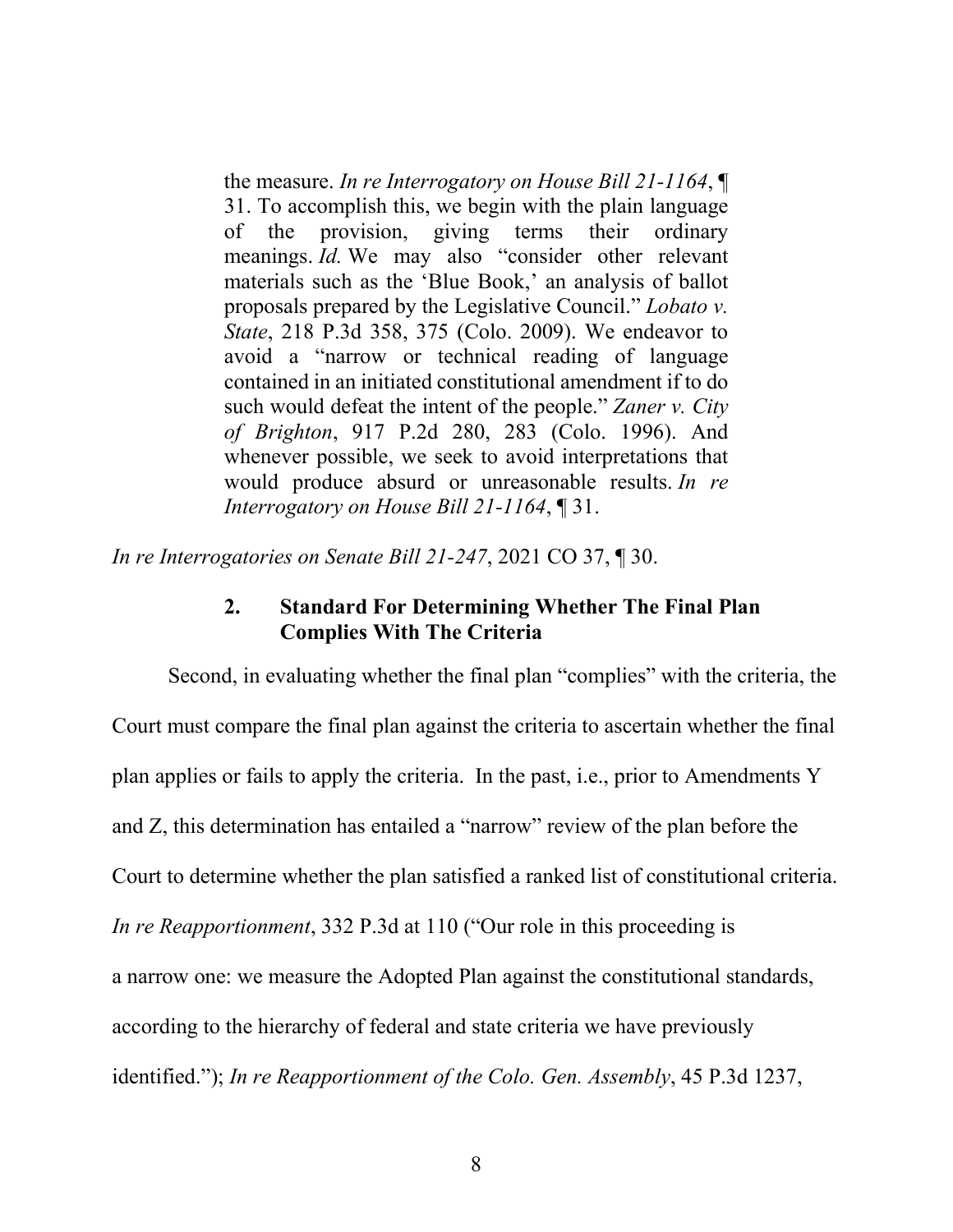1247 (Colo. 2002) ("Our role in reviewing the Commission's reapportionment action is narrow. . . . We must determine whether the Commission followed the procedures and applied the criteria of federal and Colorado law in adopting its reapportionment plan.").

In making its compliance determination, the Court in older decisions expressly required only "substantial compliance" with constitutional criteria, rather than absolute compliance. *See In re Reapportionment of Colo. Gen. Assembly*, 647 P.2d 191, 197 (Colo. 1982) (approving county splits because "the Commission substantially complied with the constitutional requirements"); *In re Interrogatories by Gen. Assembly, etc.*, 178 Colo. 311, 313, 497 P.2d 1024, 1025 (1972) ("Thus, with regard to the districting accomplished under Senate Bill No. 22, we determine that substantial compliance was achieved with the constitutional benchmarks noted above.").

In more recent decades, however, the "substantial compliance" standard for measuring compliance with constitutional criteria appears to have fallen out of favor, being expressly mentioned only by dissents, *see In re Reapportionment*, 332 P.3d at 112, 115 (Bender and Rice, JJ., dissenting) ("Because the Commission made a good faith effort to apply the evidence . . . in light of the appropriate legal standards, I believe the Commission has substantially complied with federal and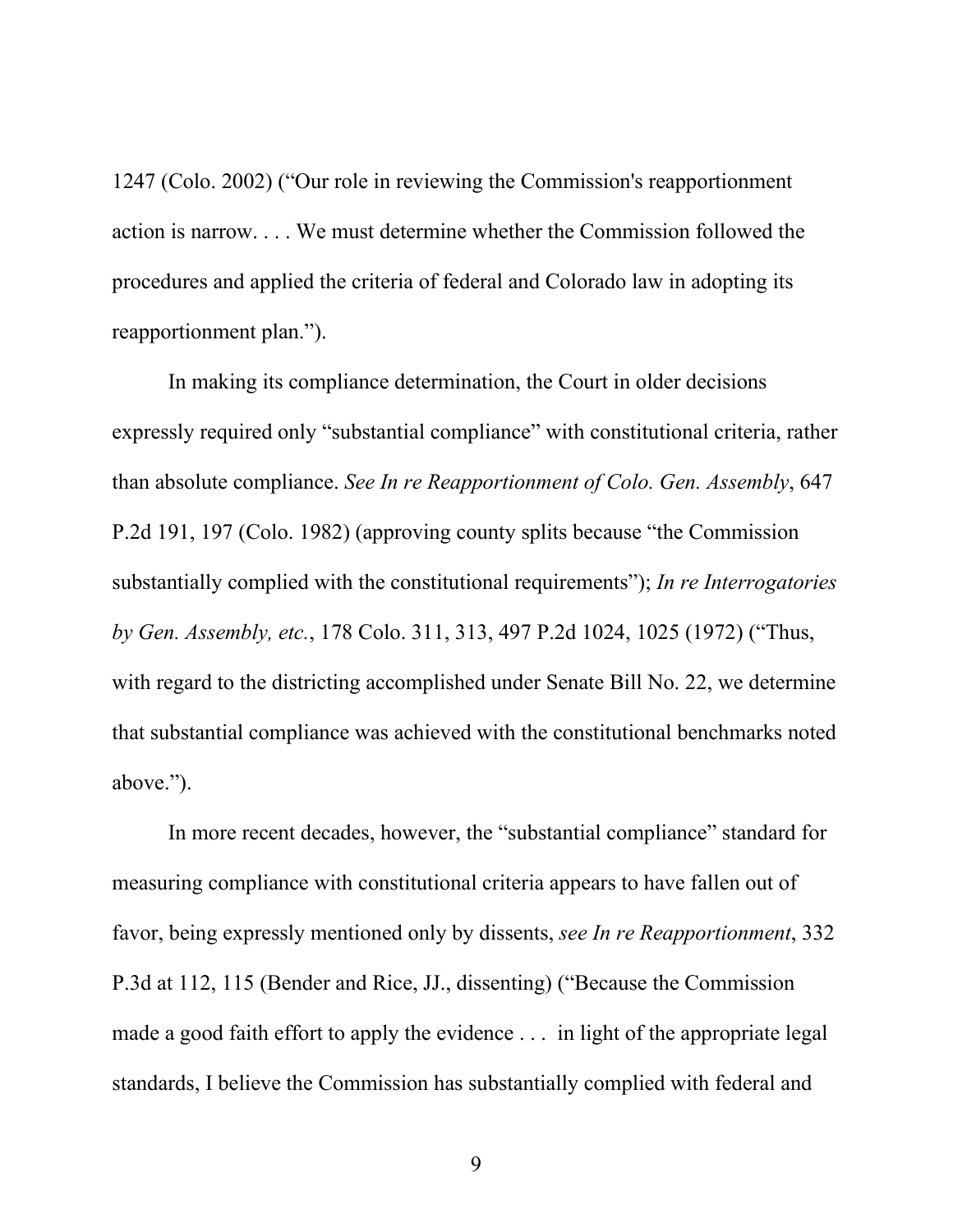state constitutional standards."); *In re Reapportionment*, 45 P.3d at 1255 (Bender, Mullarkey, and Martinez, JJ., dissenting) ("I would approve the Proposed Plan because it substantially complies with the state constitutional requirements . . . .")

Nevertheless, the Court's more recent reapportionment rulings have given the appearance of utilizing a "substantial compliance" standard because they recognized that a reapportionment plan's compliance with state constitutional criteria involves "policy choices" that should be deferred to "if accompanied by an articulated reasonable rationale" accompanied by "an adequate factual demonstration." *In re Reapportionment*, 45 P.3d at 1254 (providing guidance for drawing districts that comply with constitutional criteria on remand); *see also In re Reapportionment*, 332 P.3d at 112 ("The Commission shall determine how to formulate a plan that complies with article V, sections 46 and 47, in accordance with the guidance offered on remand in our 2002 opinion.").

The Court's recent preference for applying a standard for measuring compliance that appears to be "substantial compliance," even if it is not expressly described as such, is consistent with the Court's consistent recognition that redistricting commissions necessarily must have discretion to choose among lawful alternatives: "The choice among alternative plans, each consistent with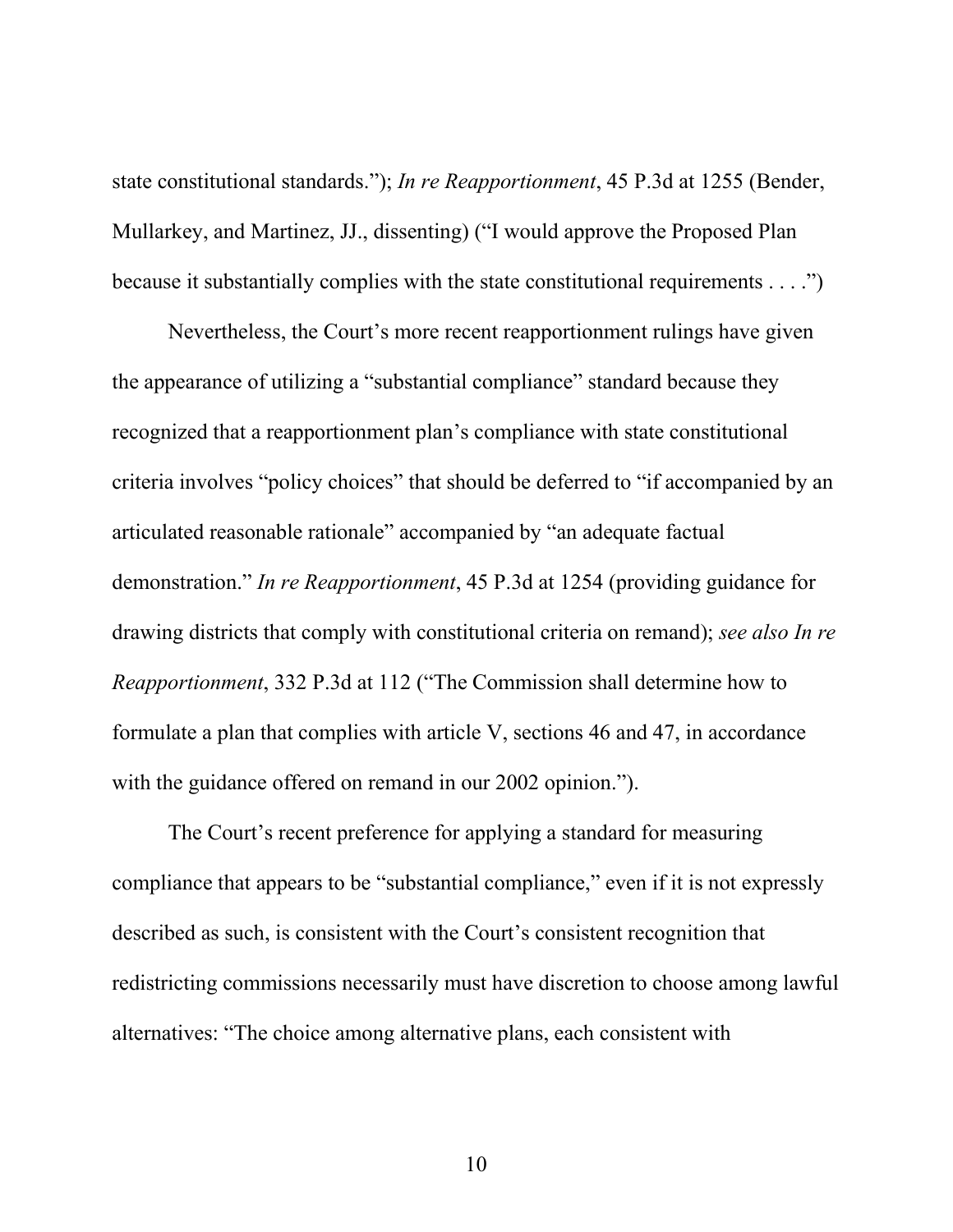constitutional requirements, is for the Commission and not the Court." *In re Reapportionment*, 45 P.3d at 1247.

During this redistricting cycle, in the first case involving the new constitutional text, the Court contraposed the possibility of applying a "substantial compliance" standard to the Commission's compliance with non-substantive provisions of Amendments Y and Z against the express recognition that "an 'abuse of discretion' standard applies in our review as to whether the commission complied with the specified substantive criteria." *In re Interrogatories on Senate Bill 21-247*, 2021 CO 37, ¶ 54. The contraposition of the "substantial compliance" standard against the "abuse of discretion" standard suggests that the proper standard for this Court to now apply to determining whether the final plan complies with the constitutional criteria should ask only whether the Commission's application of the criteria amounted to an abuse of discretion. Thus the determination of whether the plan complies is really the same inquiry as the determination whether the Commission abused its discretion in applying or failing to apply the criteria, which is discussed next.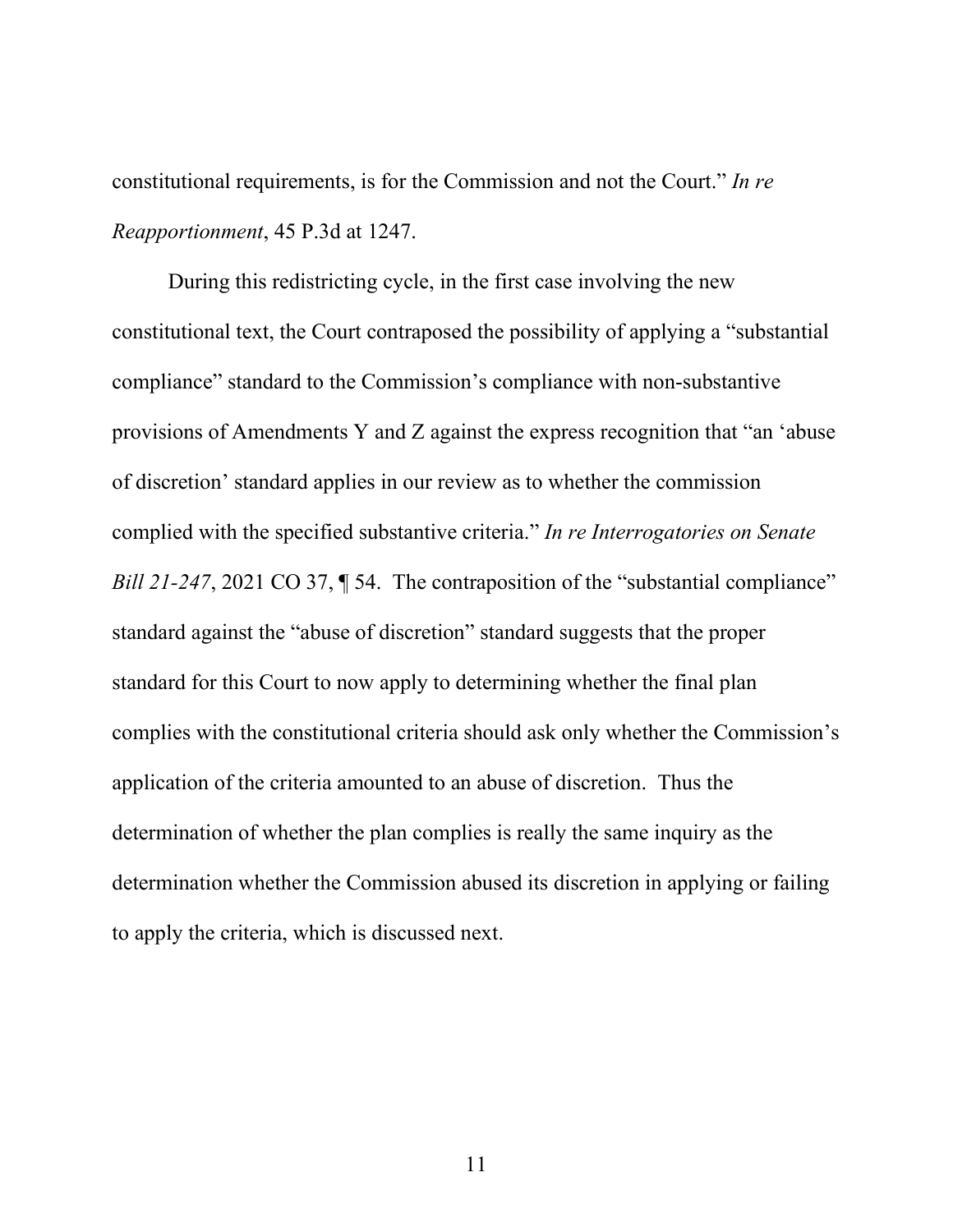# **3. Standard For Determining Whether The Commission Abused Its Discretion In Applying Or Failing To Apply The Criteria**

Third, the Constitution requires that the Court must approve the Commission's plan unless the Commission "abused its discretion in applying or failing to apply" the specified criteria, "in light of the record before the commission." *Id.* § 44.5(2).

As was just noted, this Court recently acknowledged that this new constitutional provision means that the Court must apply an "abuse of discretion" standard (as opposed to a "substantial compliance" or some other standard) "in our review as to whether the commission complied with the specified substantive criteria." *In re Interrogatories on Senate Bill 21-247*, 2021 CO 37, ¶ 18 (citing Colo. Const. art. V, § 44.5(2)–(3)).

An abuse of discretion occurs if the Commission makes "erroneous legal conclusions" in applying the criteria, *People v. Wadle*, 97 P.3d 932, 936 (Colo. 2004), or commits an "error of law in the circumstances," *Cook v. Dist. Court of Cty. of Weld*, 670 P.2d 758, 761 (Colo. 1983). Alternatively, an abuse of discretion occurs if the Commission's decisions with respect to how it applied the criteria are "manifestly arbitrary, unreasonable, or unfair." *People v. Muckle*, 107 P.3d 380,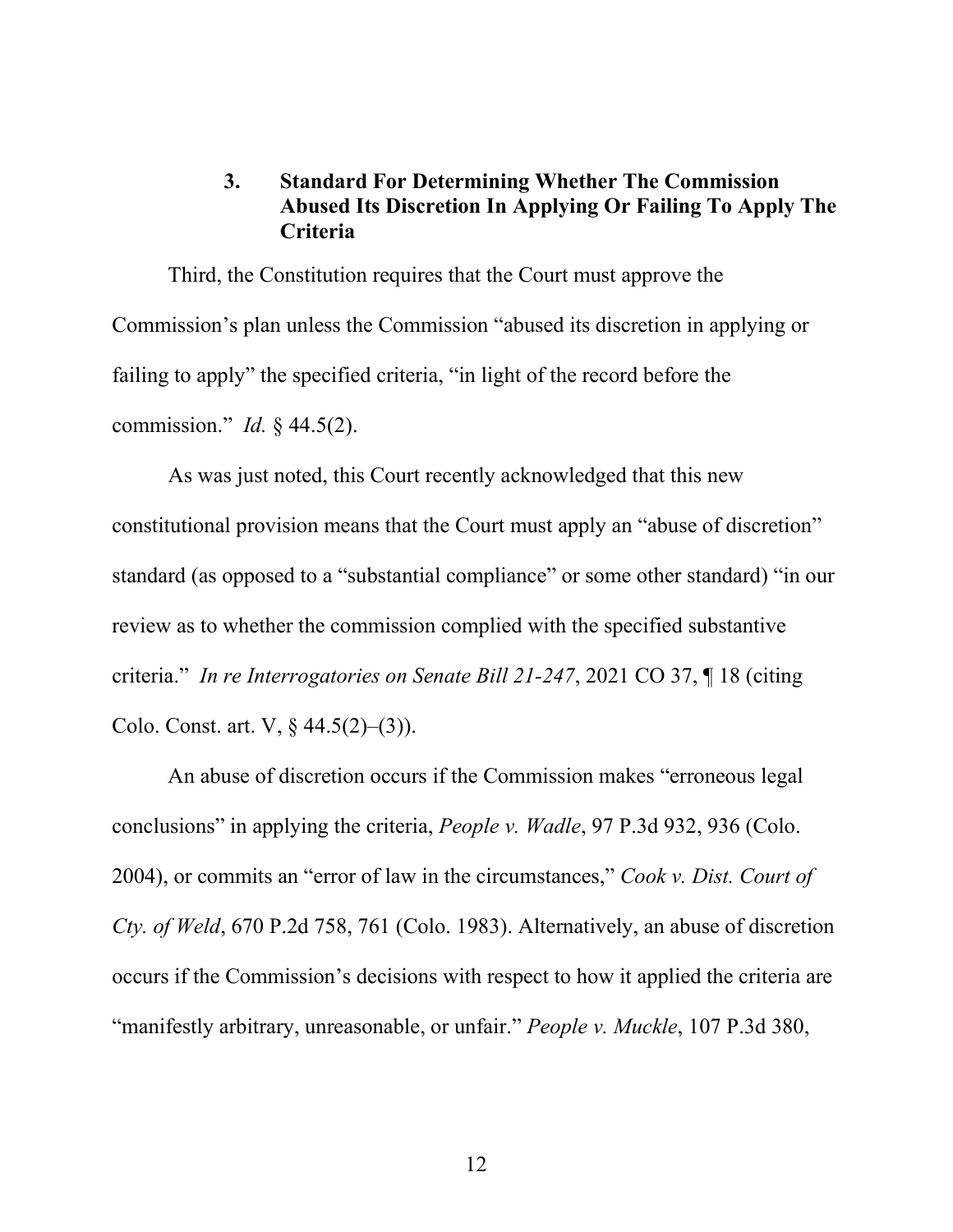382 (Colo. 2005); *see also Colo. Nat'l Bank v. Friedman*, 846 P.2d 159, 167 (Colo. 1993).

In the absence of committing an error of law or acting arbitrarily, unreasonably, or unfairly, the Commission's discretion "means that it has the power to choose between two or more courses of action and is therefore not bound in all cases to select one over the other." *Friedman*, 846 P.2d at 166. In summary, then, as long as the Commission's actions neither violate the law nor are manifestly arbitrary, unreasonable, or unfair, then the Commission is free to choose from among different ways that it might properly apply the criteria without any risk of being found to have committed an abuse of discretion.

## **B. The Plan Should Be Approved Because The Commission's Final Plan Complies With The Substantive Criteria Of Article V, Section 44.3**

The substantive criteria that the Commission must apply in adopting a congressional redistricting plan are set out in article V, section 44.3 of the Colorado Constitution. The Commission properly applied these criteria, as will be shown next. Accordingly, this Court should determine that the final plan complies with the criteria, and the Court should approve the Commission's final plan pursuant to article V, section 44.5(1) of the Colorado Constitution.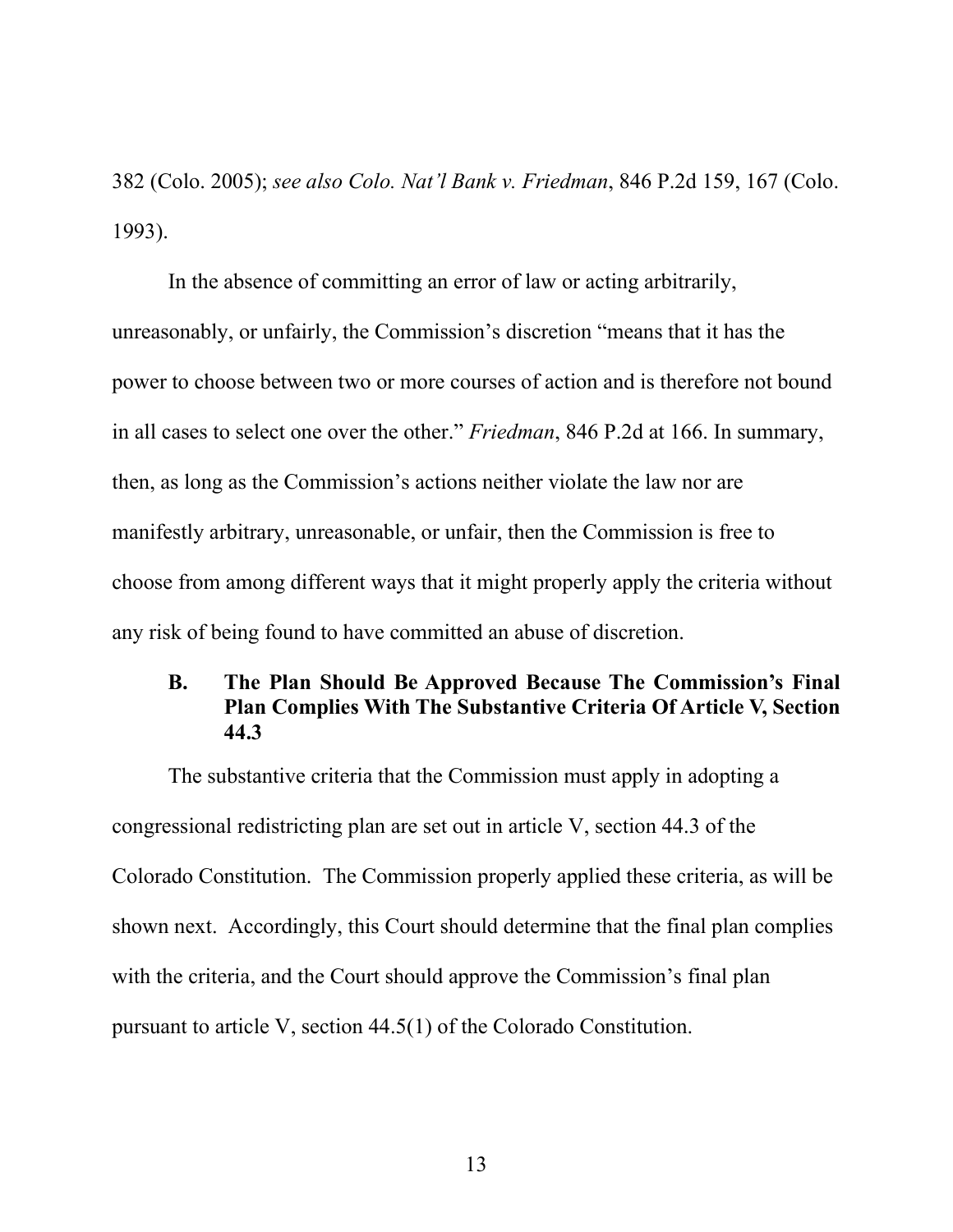## **1. Section 44.3(1)(a)—Population Equality**

Section 44.3(1)(a) of article V requires the Commission to:

Make a good-faith effort to achieve precise mathematical population equality between districts, justifying each variance, no matter how small, as required by the constitution of the United States. Districts must be composed of contiguous geographic areas[.]

This constitutional provision does not require the actual achievement of precise mathematical equality between districts, but only a "good-faith effort" to obtain such equality. The Final Congressional Redistricting Plan filed with this Court by the Commission (the "Final Plan Submission") explains how the boundaries of the eight congressional districts were adjusted by the Commission with this purpose in mind, (Final Plan Submission at  $5-10$ ),<sup>4</sup> with the result that, "The populations of the districts in the Final Plan are as mathematically equal as possible, with a difference among districts of only one person," (Id. at 10.) The Commission's final plan plainly complies with Section 44.3(1)(a).

## **2. Section 44.3(1)(b)—Voting Rights Act Compliance**

Section 44.3(1)(b) requires the Commission to "Comply with the federal 'Voting Rights Act of 1965', 52 U.S.C. [§ 10301 et seq.], as amended." As the

<sup>4</sup> Throughout this Brief, page citations to the Final Plan Submission refer to the PDF page in the 100-page PDF filed with the Court, not to the varying footer page numbers shown in document's internal pagination.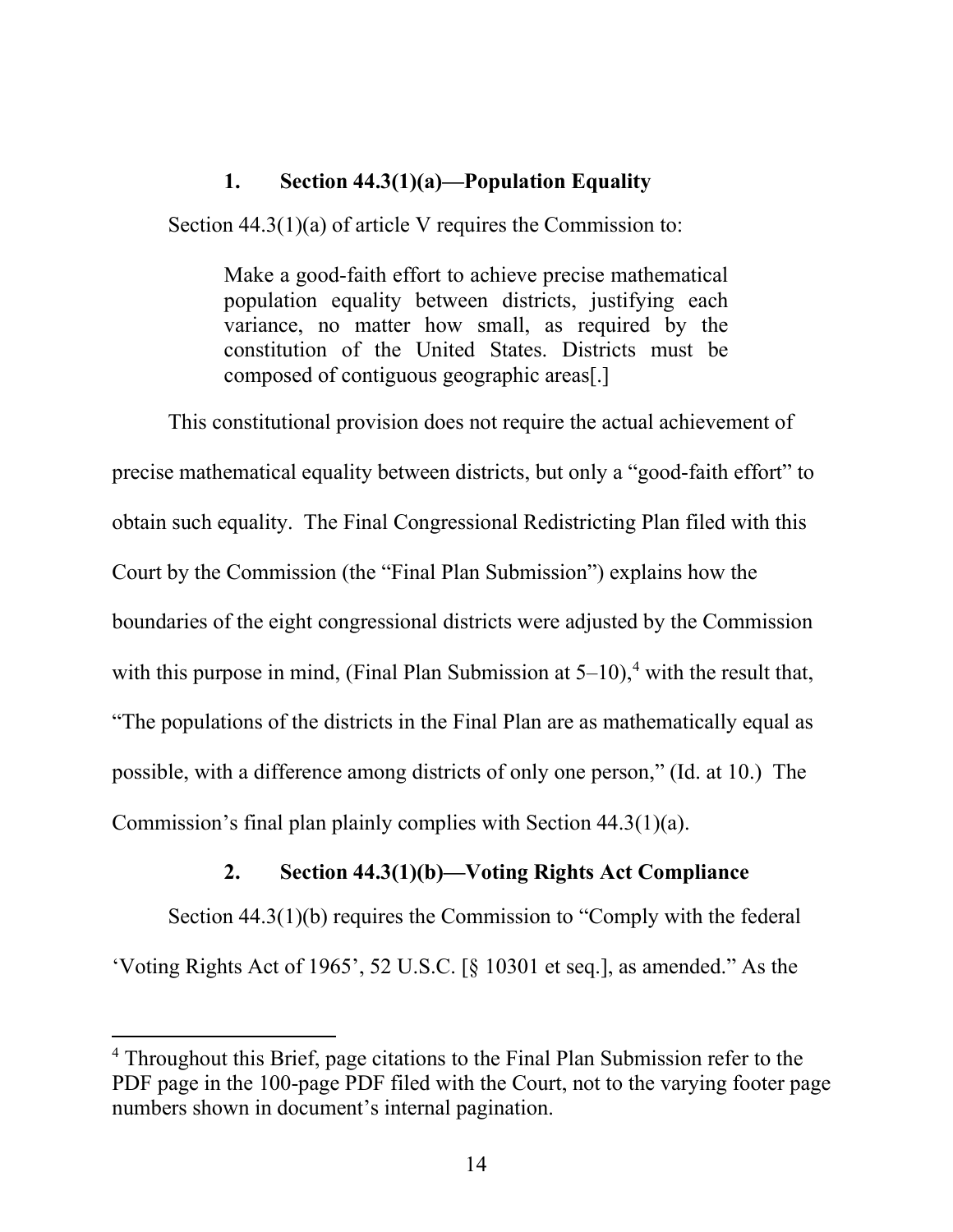Final Plan Submission correctly explains, "there is not a sufficiently large and geographically compact voting-age minority population to create a majorityminority congressional district that complies with the other requirements of Section 2" of the Voting Rights Act. (Final Plan Submission at 10–11.) Given that there were also no comments in the record before the Commission that suggested otherwise, the Commission's final plan complies with Section 44.3(1)(b).

#### **3. Section 44.3(2)(a)—Whole Communities of Interest**

Section  $44.3(2)(a)$  of article V requires the Commission to, "As much as is reasonably possible, . . . preserve whole communities of interest and whole political subdivisions, such as counties, cities, and towns." The introductory phrase to this particular criterion—"as much as reasonably possible"—concedes what the Commission itself notes in its Final Plan Submission, namely that, "public input described many different communities of interest around the state" and it was therefore "impossible to keep all of those communities intact." (Final Plan Submission at 11.) The impossibility of keeping all communities of interest whole and intact has been repeatedly recognized by this Court in its previous reapportionment decisions. *See, e.g.*, *In re Reapportionment*, 45 P.3d at 1254 ("We are aware that, in designing the Denver metropolitan area districts and complying with the constitutional criteria as set forth in this opinion, the Commission must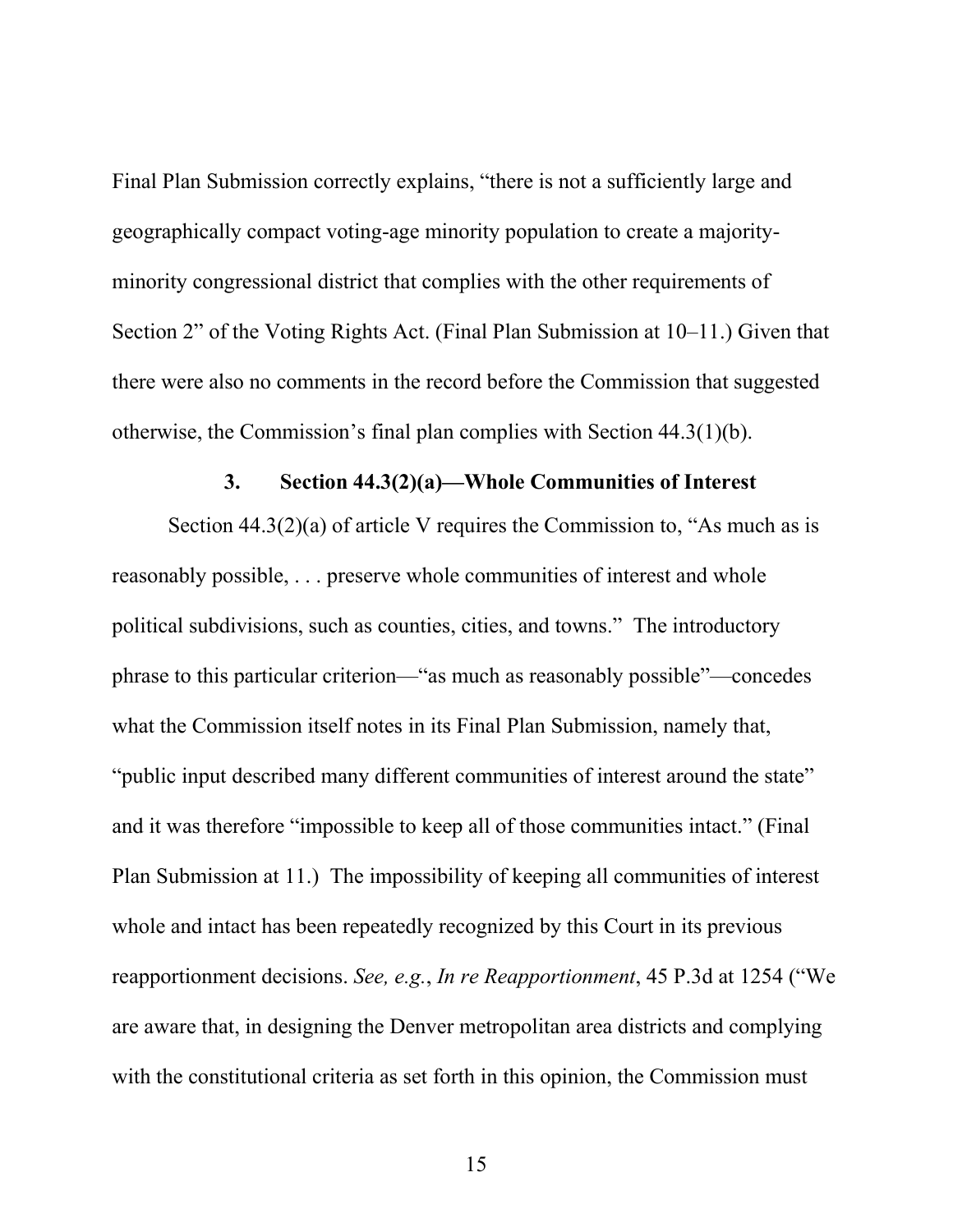make additional adjustments and determinations that most probably will involve some county and city splits."). Given the task before it, and given that the Commission's choices are "accompanied by an articulated reasonable rationale" and by "an adequate factual demonstration," *id.*, in the Final Plan Submission at 11–12, it is clear that the Commission's final plan minimized splits as much "as is reasonably possible" and thus complies with Section 44.3(2)(a).

# **4. Section 44.3(2)(b)—Compactness**

Section 44.3(2)(b) of article V requires the Commission to ensure that "Districts must be as compact as is reasonably possible." The Commission's report on compactness shows that the Commission employed multiple quantitative measures of compactness in its effort to satisfy this criterion. (Final Plan Submission at 93–94 (Plan Ex. H, District Compactness Report).) What is more, the final map submitted by the Commission appears reasonably compact to the human eye, and is in any event a far cry from the kinds of bizarre, inexplicable maps that gave rise to the term "gerrymandering" in the first place. (Id. at 21 (Plan Ex. A, Final Approved Plans).) Accordingly, the Commission's final plan complies with Section 44.3(2)(b).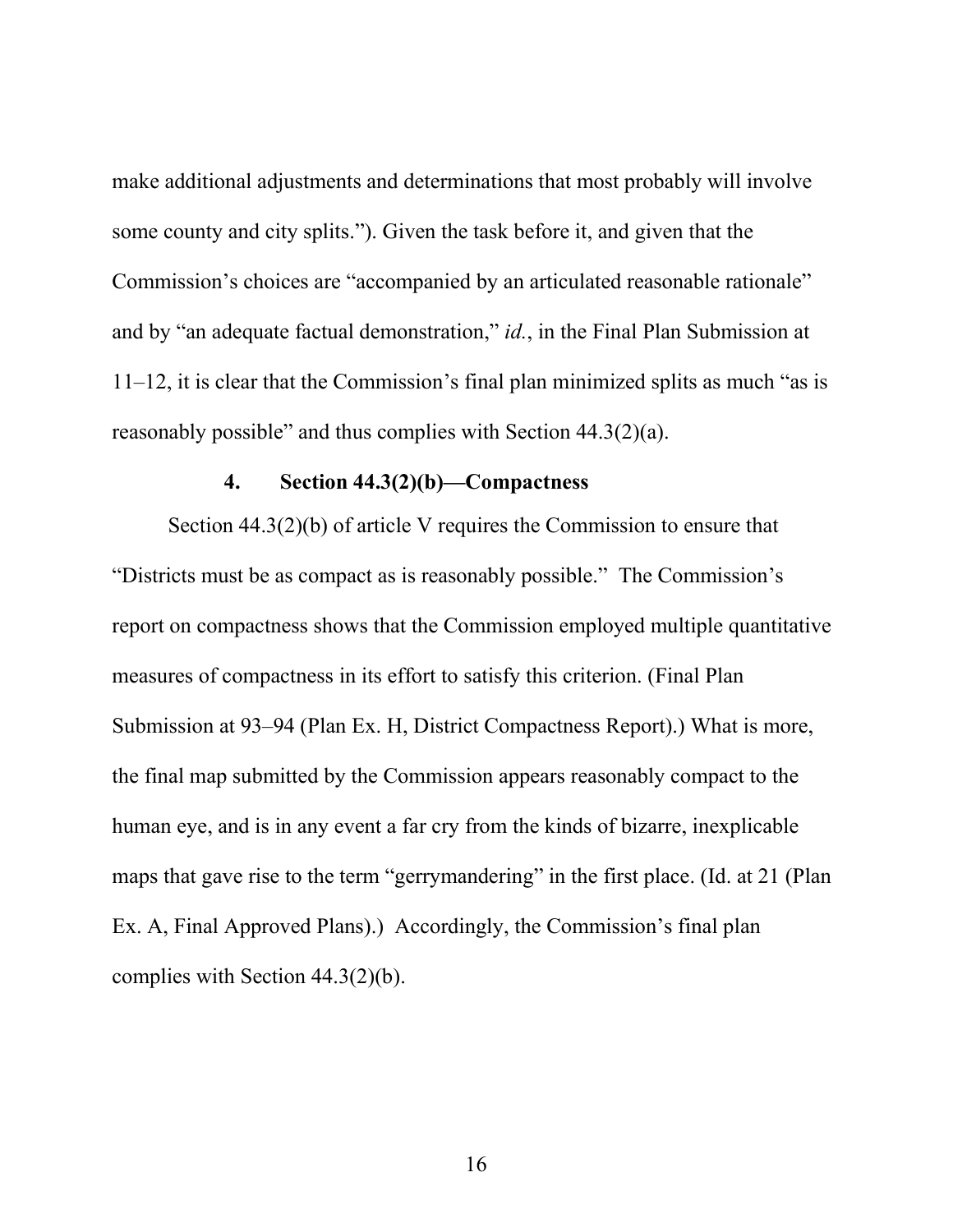#### **5. Section 44.3(3)(a)—Competitive Districts**

Section  $44.3(3)(a)$  of article V requires that the Commission "Thereafter ... shall, to the extent possible, maximize the number of politically competitive districts." The Constitution's use of the term "thereafter" connotes that political competitiveness is a criterion that is subordinated to the criteria that came before. Thus, what is "possible," in terms of maximizing competitiveness, is required to take a back seat to the considerations that have already been discussed.

The Commission's six-page report on political competitiveness shows that the Commission solicited evidence relevant to the competitiveness of elections in Colorado and ultimately decided to use actual election results, rather than party registration, for analyzing competitiveness. The Commission then determined how competitive its proposed districts would be based on actual voting in eight identified historical races. The result of this process showed that the final plan produced Congressional District 8 as a highly competitive district, and this is perhaps the best result possible given the Commission's constraint of first having to satisfy the criterion related to preserving communities of interest, which the Constitution prioritizes above competitiveness. (Final Plan Submission at 95–100 (Ex. I, Report Pursuant to Article V, Section 44.3(3)(c) Re Non-Partisan District Composition).) Based on the Commission's "adequate factual demonstration" of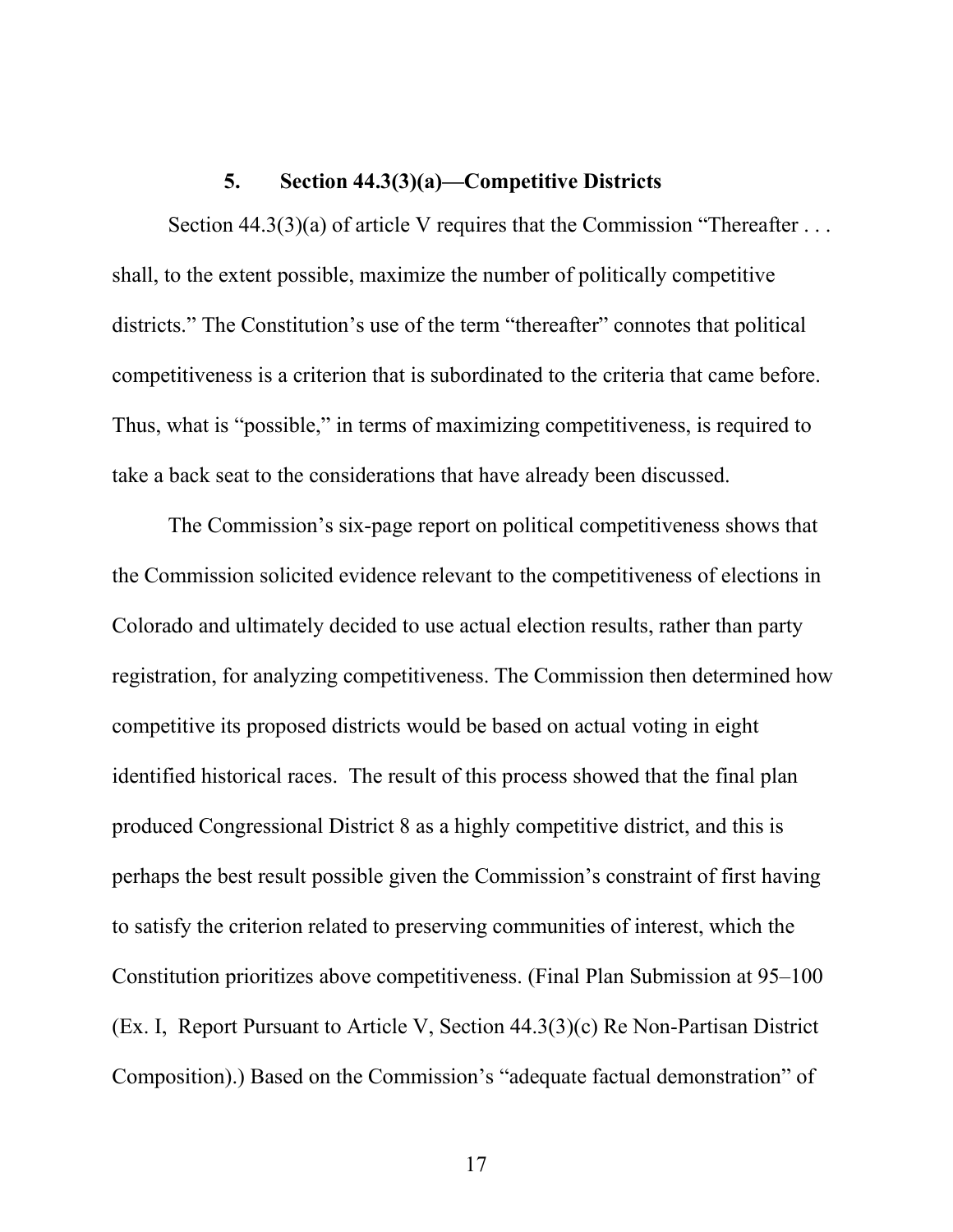the competitiveness evidence, together with the Commission's "articulated reasonable rationale" for making the choices that it did, *In re Reapportionment*, 45 P.3d at 1254, the Commission's final plan complies with Section 44.3(3)(a).

# **6. Section 44.3(3)(b)—Solicitation of Competitiveness Evidence**

Section 44.3(3)(b) of article V requires the Commission to, "In its hearings in various locations in the state, . . . solicit evidence relevant to competitiveness of elections in Colorado and . . . assess such evidence in evaluating proposed maps." The standard for measuring competitiveness is provided in article V, section 44.3(3)(d). As explained in the previous section, the Commission solicited and assessed evidence on competitiveness, which satisfies this criterion. Thus the Commission's final plan complies with Section 44.3(3)(b).

## **7. Section 44.3(3)(c)—Explanation of Competitiveness**

Section  $44.3(3)(c)$  of article V requires the Commission, upon submission of a final plan, to prepare and make publicly available "a report to demonstrate how the plan reflects the evidence presented to, and the findings concerning, the extent to which competitiveness in district elections is fostered consistent with the other criteria." As explained in the previous section IV.A.5, the Commission satisfied this criterion by including the required report as Exhibit H to its Final Plan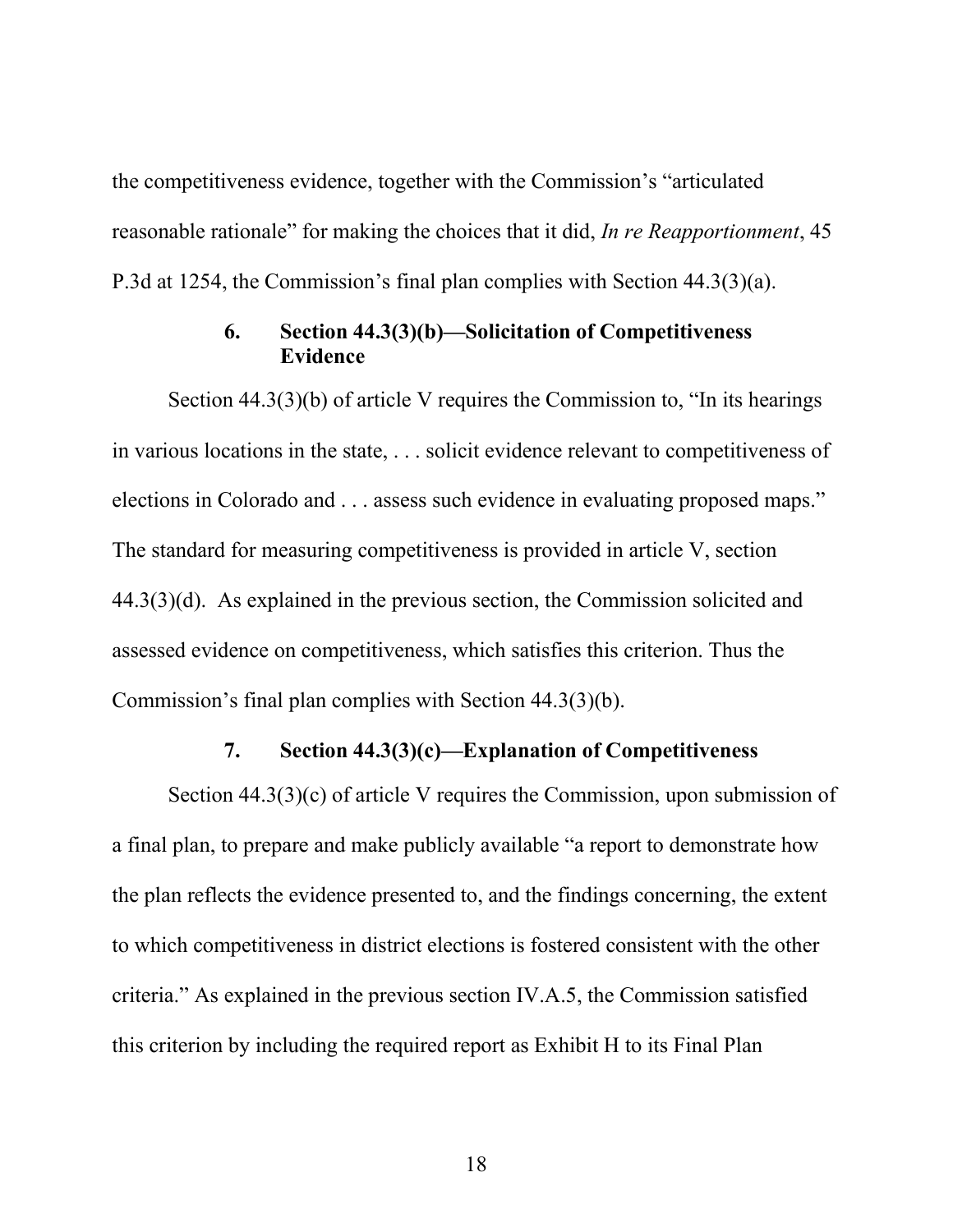Submission. (Final Plan Submission at 95–100.) Thus the Commission's final plan complies with Section 44.3(3)(c).

#### **8. Section 44.3(4)(a)—No Purpose of Incumbency Protection**

Section 44.3(4)(a) of article V prohibits the Commission from approving, and this Court from giving effect to, any map if the map "has been drawn for the purpose of protecting one or more incumbent members, or one or more declared candidates, of the United States house of representatives or any political party." The Commission and its non-partisan staff has affirmed that the final plan "was not drawn for the purpose of protecting any incumbent members of the House of Representatives, any declared candidates, or any political parties," (Final Plan Submission at 14–15), and there is no reason apparent from the record to believe otherwise. Thus the Commission's final plan complies with Section 44.3(4)(a), and nothing in Section 44.3(4)(a) bars this Court from approving the final plan.

# **9. Section 44.3(4)(b)—No Racial or Language Group Dilution**

Section 44.3(4)(b) of article V likewise prohibits the Commission from approving, and this Court from giving effect to, any map if the map "has been drawn for the purpose of or results in the denial or abridgement of the right of any citizen to vote on account of that person's race or membership in a language minority group, including diluting the impact of that racial or language minority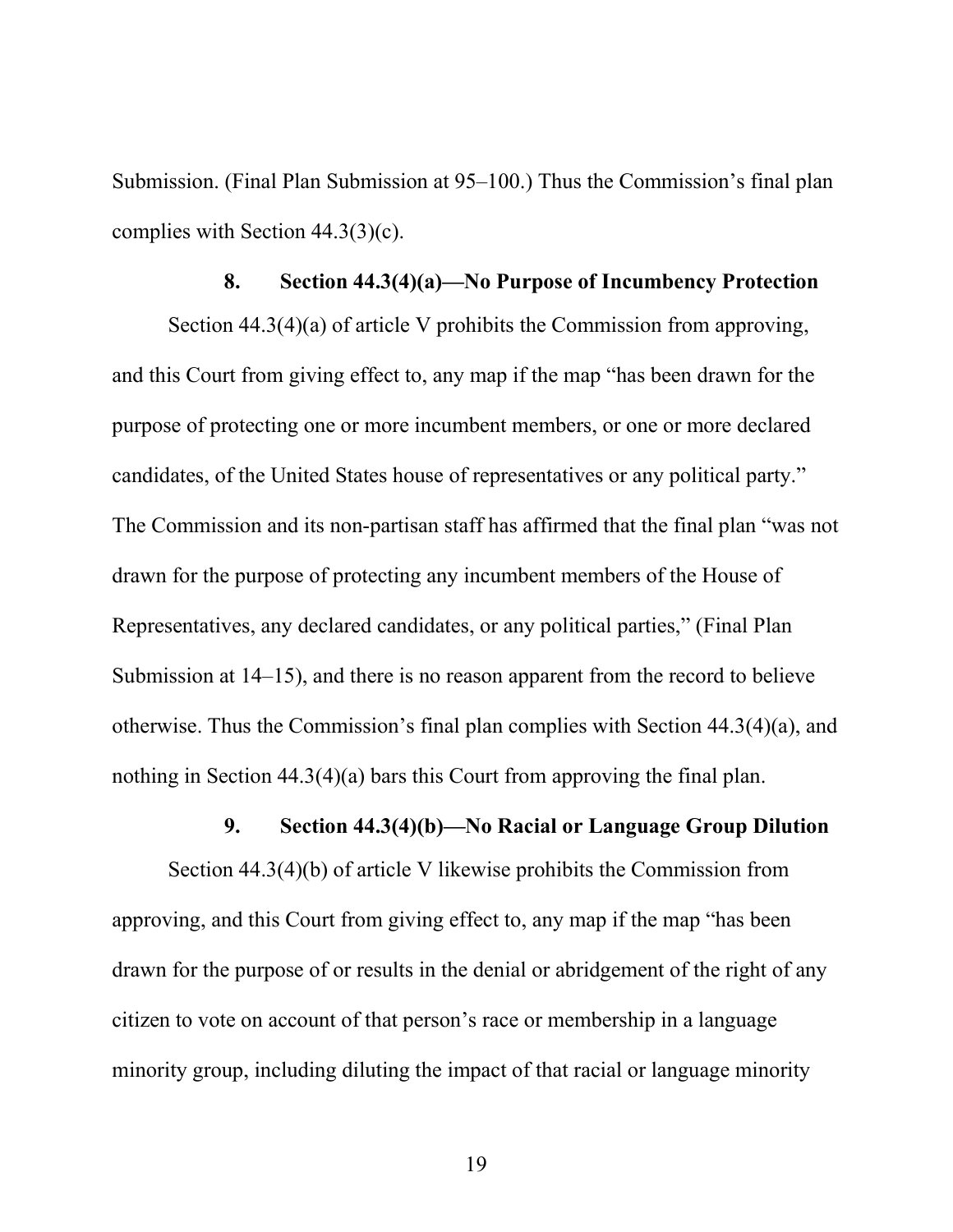group's electoral influence." Again, the Commission has stated that the final plan was not drawn for this prohibited purpose and does not have the prohibited result, and there is no reason apparent from the record to believe otherwise. Thus the Commission's final plan complies with Section 44.3(4)(b), and nothing in Section 44.3(4)(b) bars this Court from approving the final plan.

# **10. The Plan Should Be Approved Because It Complies With The Substantive Criteria Of Article V, Section 44.3**

Article V, section 44.5(1) provides that this Court must review the submitted plan "and determine whether the plan complies with the criteria listed in section 44.3 of this article V." The next subsection, article V, section 44.5(2), provides that "The supreme court shall approve the plan submitted unless it finds that the commission . . . abused its discretion in applying or failing to apply the criteria listed in section 44.3 of this article V, in light of the record before the commission."

For the reasons set out above, the Commission properly applied all the constitutional criteria that it was required to apply in the course of performing its task of devising a redistricting plan. If the Court agrees, as it should, then nothing further is required for the Court to do, other than to approve the final plan pursuant to article V, section 44.5(1) of the Colorado Constitution.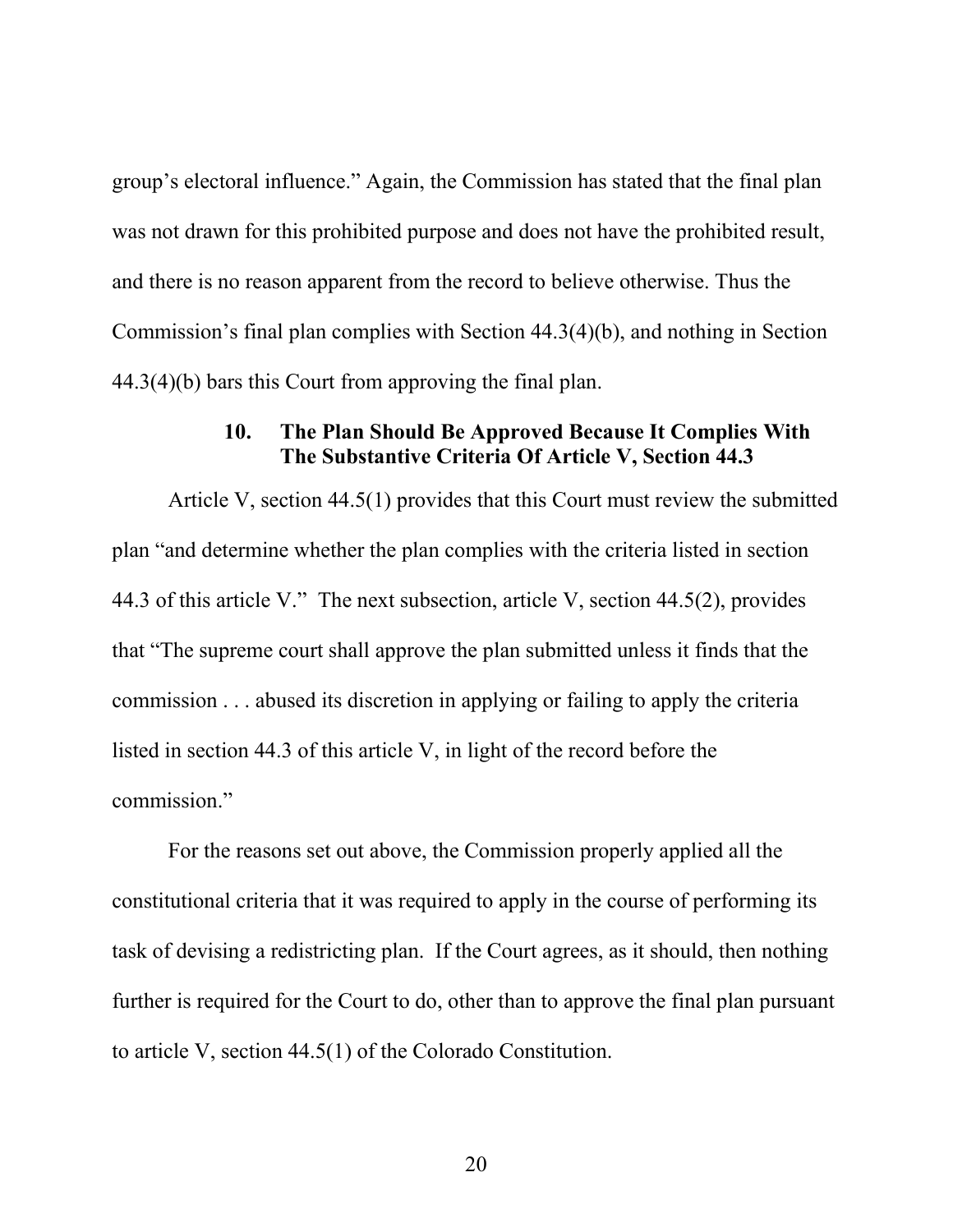# **C. In Any Event, The Final Plan Should Be Approved Because The Commission Did Not Abuse Its Discretion In Applying Or Failing To Apply The Criteria, In Light Of The Record Before It**

However, even if this Court disagrees with the foregoing arguments and concludes for some reason that the Commission improperly applied, or failed to apply, any of the substantive criteria, the Court must still "approve the plan submitted unless [the Court] finds that the commission . . . abused its discretion in applying or failing to apply the criteria . . . in light of the record before the commission." Colo. Const. art. V, § 44.5(2). Applying the "abuse of discretion" standard to the Commission's actions, this Court should not find that the Commission abused its discretion because the Commission neither committed an error of law nor applied the criteria in an arbitrary, unreasonable, or unfair manner, in light of the record before it. Accordingly, this Court should approve the Commission's final plan pursuant to article V, section 44.5(2) of the Colorado Constitution.

# **1. The Commission Did Not Abuse Its Discretion Because It Did Not Commit An Error Of Law, In Light of the Record Before It**

Nothing in the record suggests that the Commission erred as a matter of law in applying or failing to apply any of the constitutional criteria. The work of the Commission, as summarized in the Final Plan Submission, clearly shows that the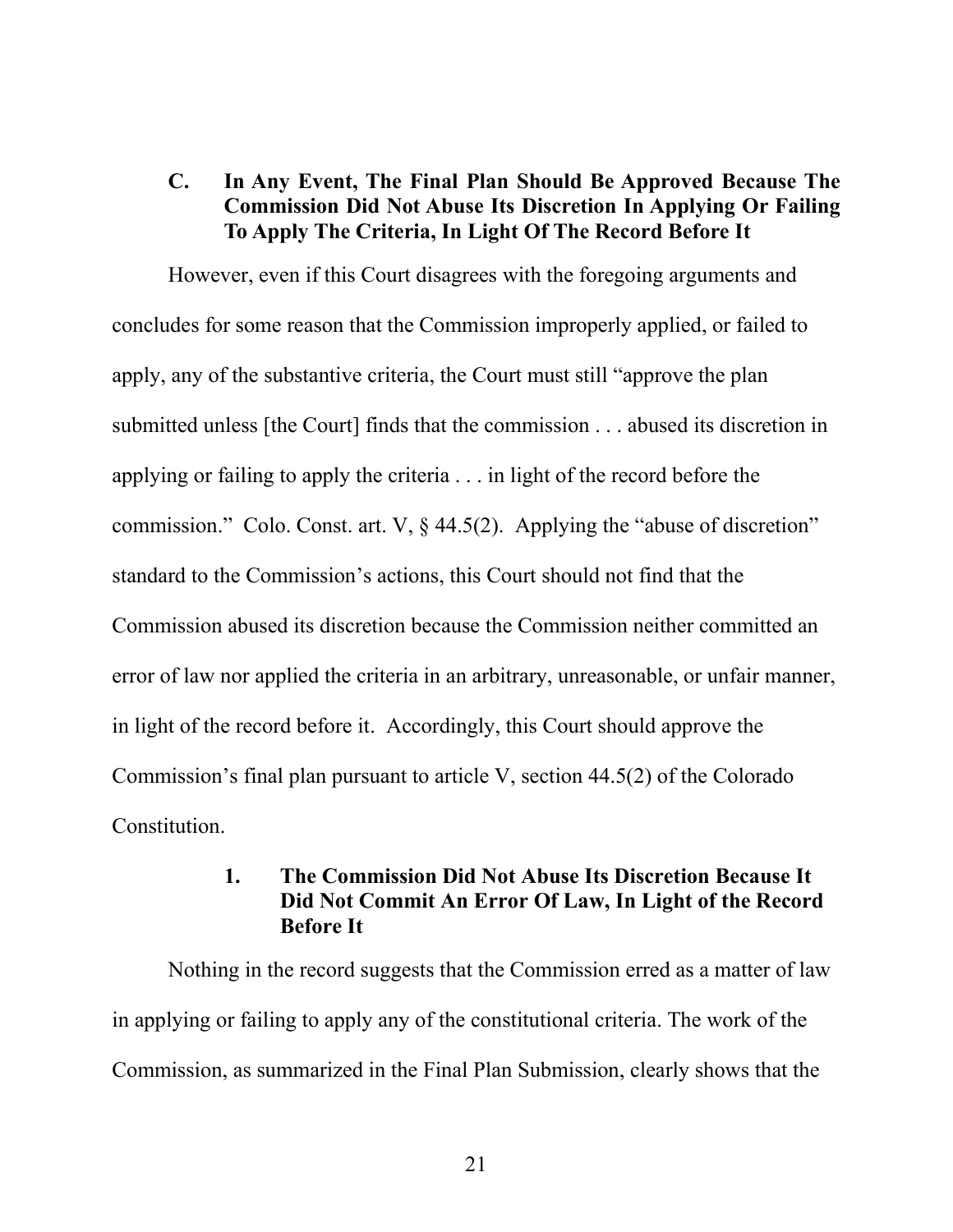Commission was *aware* of all the constitutional criteria that it was required to apply pursuant to article V, section 44.3. The Commission's Final Plan Submission explains how the Commission worked in good faith to apply each of these criteria. (Final Plan Submission at 11–15.) The discussion in the previous section of this brief shows that the Commission succeeded in crafting a redistricting plan that complies with all the criteria. Thus any suggestion of legal error by the Commission is simply not sustainable. The Commission did not abuse its discretion by virtue of committing an error of law.

# **2. The Commission Did Not Abuse Its Discretion Because It Did Not Apply The Criteria In an Arbitrary, Unreasonable Or Unfair Manner, In Light of the Record Before It**

Nor does anything in the record suggest that the Commission applied or failed to apply any of the criteria in an arbitrary, unreasonable, or unfair manner. "[A]n agency action **is** arbitrary when the agency offer[s] insufficient reasons for treating similar situations differently." *Cty. of Los Angeles v. Shalala*, 192 F.3d 1005, 1022 (D.C. Cir. 1999). A choice by the Commission can only justifiably be called "unreasonable" if there is nothing that supports that choice in the record. The Commission's otherwise lawful choices made in the course of applying any of the constitutional criteria can only be characterized as "unfair" if the Commission unduly and consistently favored some interests over others. But there is no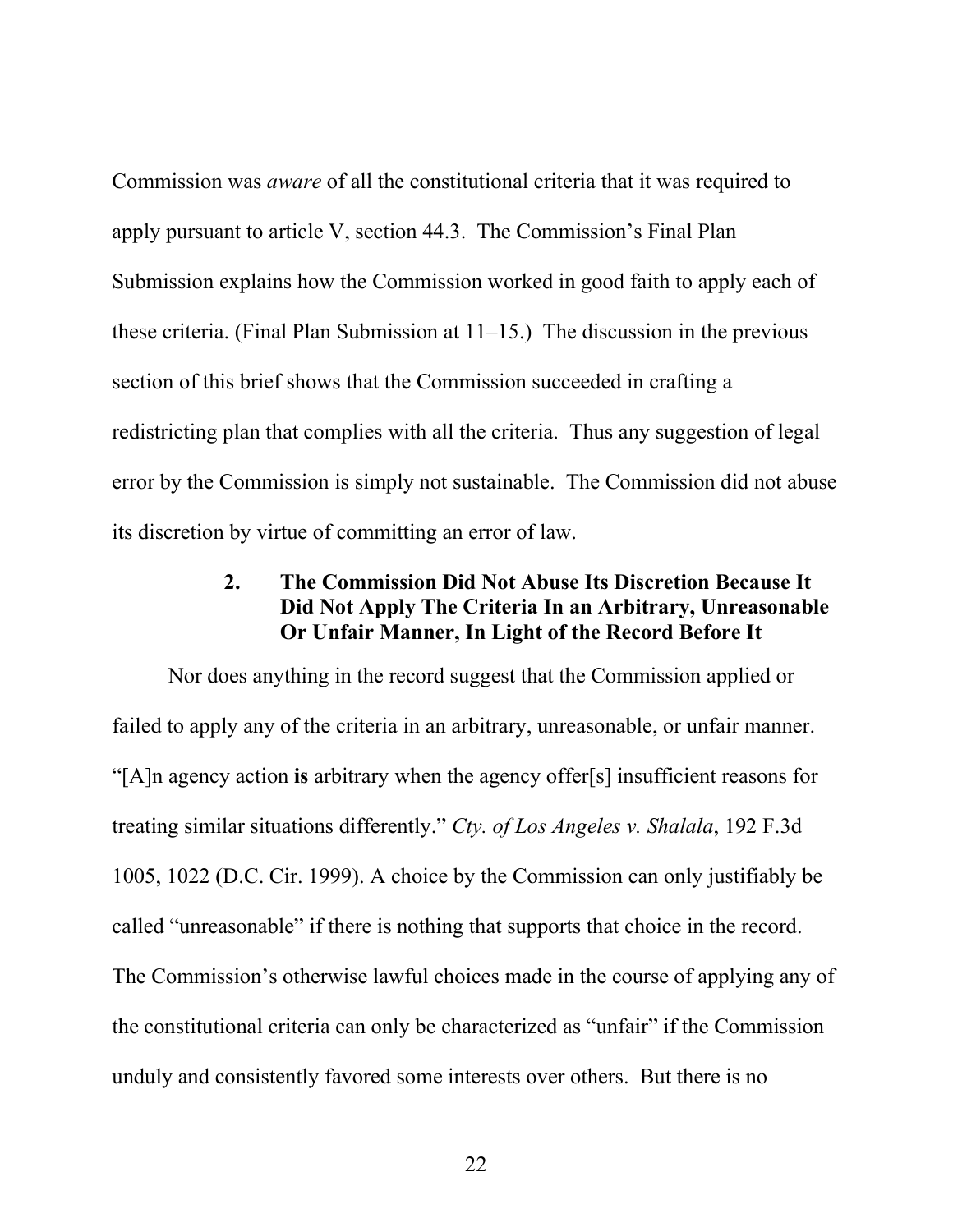evidence of this in the record. As this Court has long recognized outside the context of legislative reapportionment, discretion means that any decisionmaker that "has the power to choose between two or more courses of action" that are both lawful is "not bound in all cases to select one over the other." *Friedman*, 846 P.2d at 166. As a result, "The choice among alternative plans, each consistent with constitutional requirements, is for the Commission and not the Court." *In re Reapportionment*, 45 P.3d at 1247.

The Commission's Final Plan Submission is careful to explain the choices that the Commission made in the course of working to simultaneously satisfy the several criteria set out in article V, section 44.3 to the greatest extent possible. The reasons for the Commission's choices are given, and in all cases the Final Plan Submission, and its supporting materials, makes clear that the Commission did not act in an arbitrary, unreasonable, or unfair manner. Thus the Commission did not abuse its discretion.

## **3. The Plan Should Be Approved Because The Commission Did Not Abuse Its Discretion**

For the foregoing reasons, the Commission should not be found to have abused its discretion in applying or failing to apply the constitutional criteria set out in article V, section 44.3. Accordingly, the Court is required to approve the final plan pursuant to article V, section  $44.5(2)$ .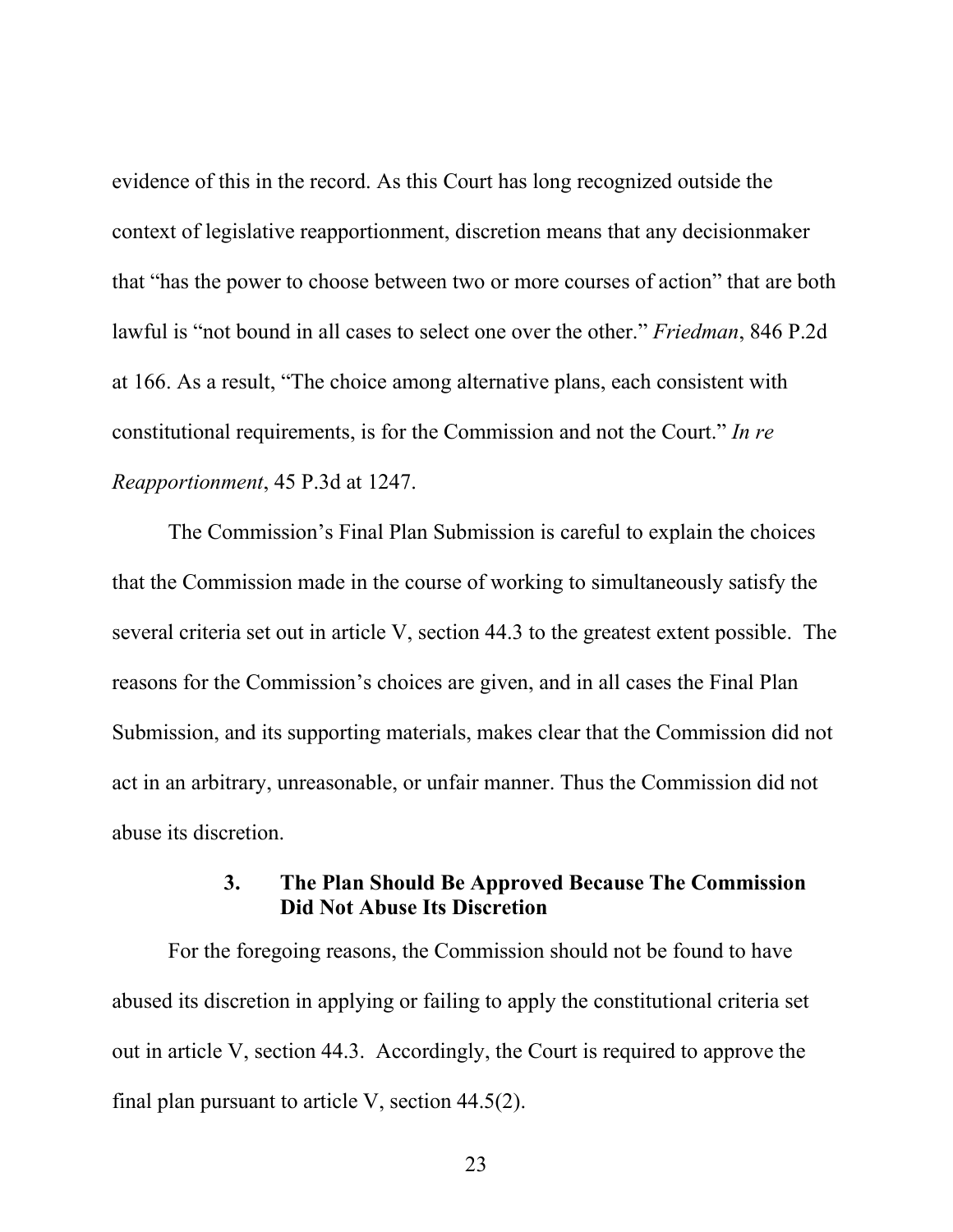#### **VI. CONCLUSION**

This Court should determine that the final plan submitted by the Colorado Independent Congressional Redistricting Commission complies with the substantive criteria listed in section 44.3 of article V of the Colorado Constitution, pursuant to article V, section 44.5(1) of the Colorado Constitution. The Court should APPROVE the final plan accordingly.

In the alternative, even if this Court finds that the Commission improperly applied or failed to apply any of the substantive criteria, the Court should nonetheless find that the Commission did not abuse its discretion in applying or failing to apply the criteria, in light of the record before the Commission. The Court should therefore APPROVE the final plan of the Commission, pursuant to article V, section 44.5(2) of the Colorado Constitution for this reason, as well.

Dated this 8th day of October, 2021.

#### THE ROBERT MCGUIRE LAW FIRM

*[Pursuant to Rule 121(c) § 1–26, the signed original is on file.]*

*s/ Robert A. McGuire* ROBERT A. McGUIRE, Reg. No. 37134

*Attorney for Interested Party–Proponent Douglas County Board of County Commissioners*